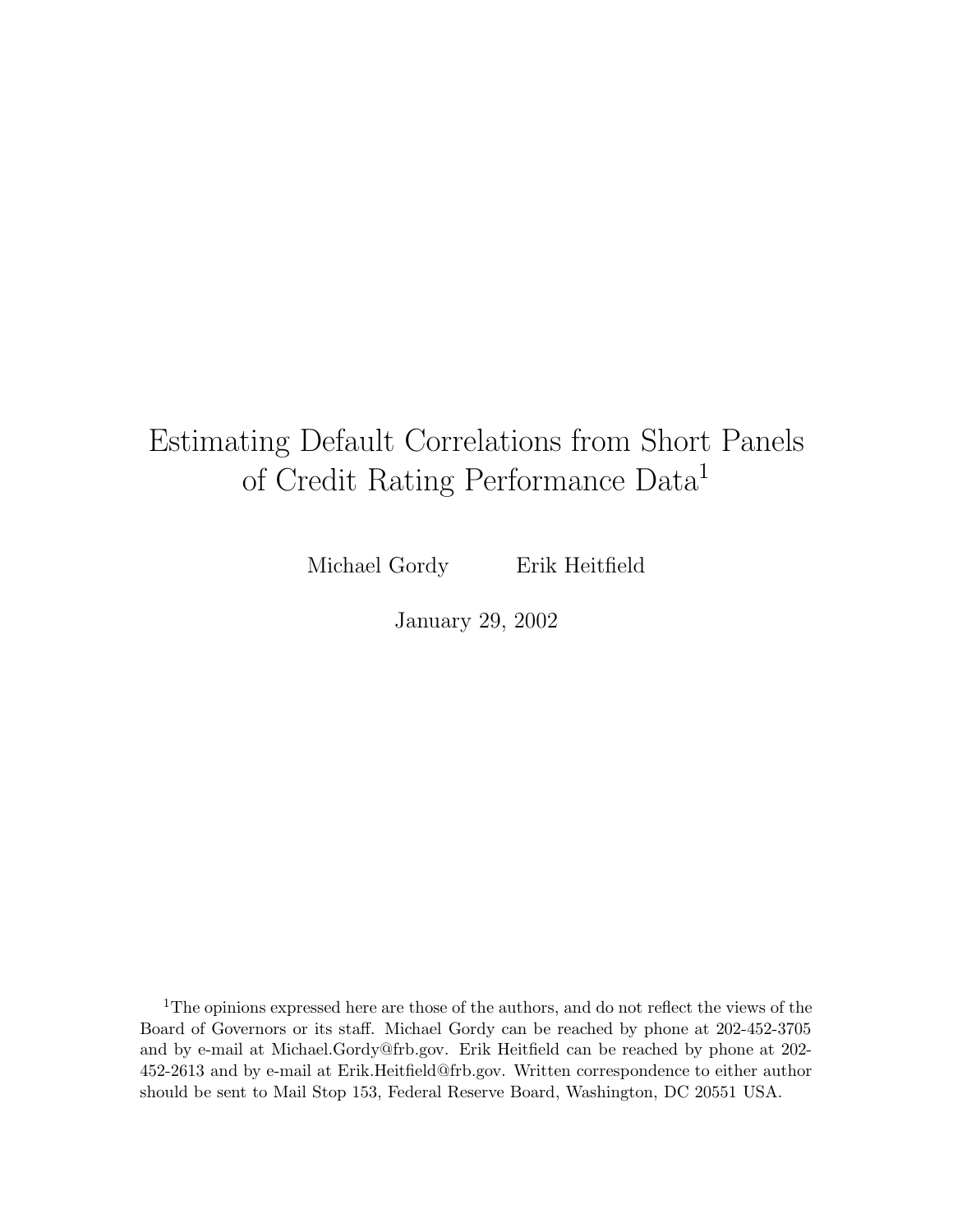#### **Abstract**

When models of portfolio credit risk are calibrated to historical ratings performance data, parameters that capture cross-obligor dependence can be (and often are) fit directly to estimated default correlations. The accuracy of our measures of credit value-at-risk therefore rests on the precision with which default correlations can be estimated. In practice, data are always scarce. The rating system may cover many obligors, but performance data span, at most, two or three decades. Nonetheless, the moments-based estimators commonly used by practitioners make minimal use of parameter restrictions. In this paper, we demonstrate that these estimators perform quite badly on the sample sizes typically available, and generally produce a large downward bias in estimated default correlations. Models calibrated in this manner are thus likely to understate value-at-risk quite significantly.

Our main theme concerns the trade-off between precision and robustness in the calibration of default correlation parameters. We show how economically meaningful assumptions about the unobserved process that determines when obligors default can be used to generate natural restrictions on cross-obligor default correlations. We demonstrate how these restrictions can be imposed when maximum likelihood methods are used to calibrate parameters to historical ratings performance data, and then assess the associated improvements in small sample behavior of the estimators. We apply our various estimators to Moody's and S&P ratings performance data.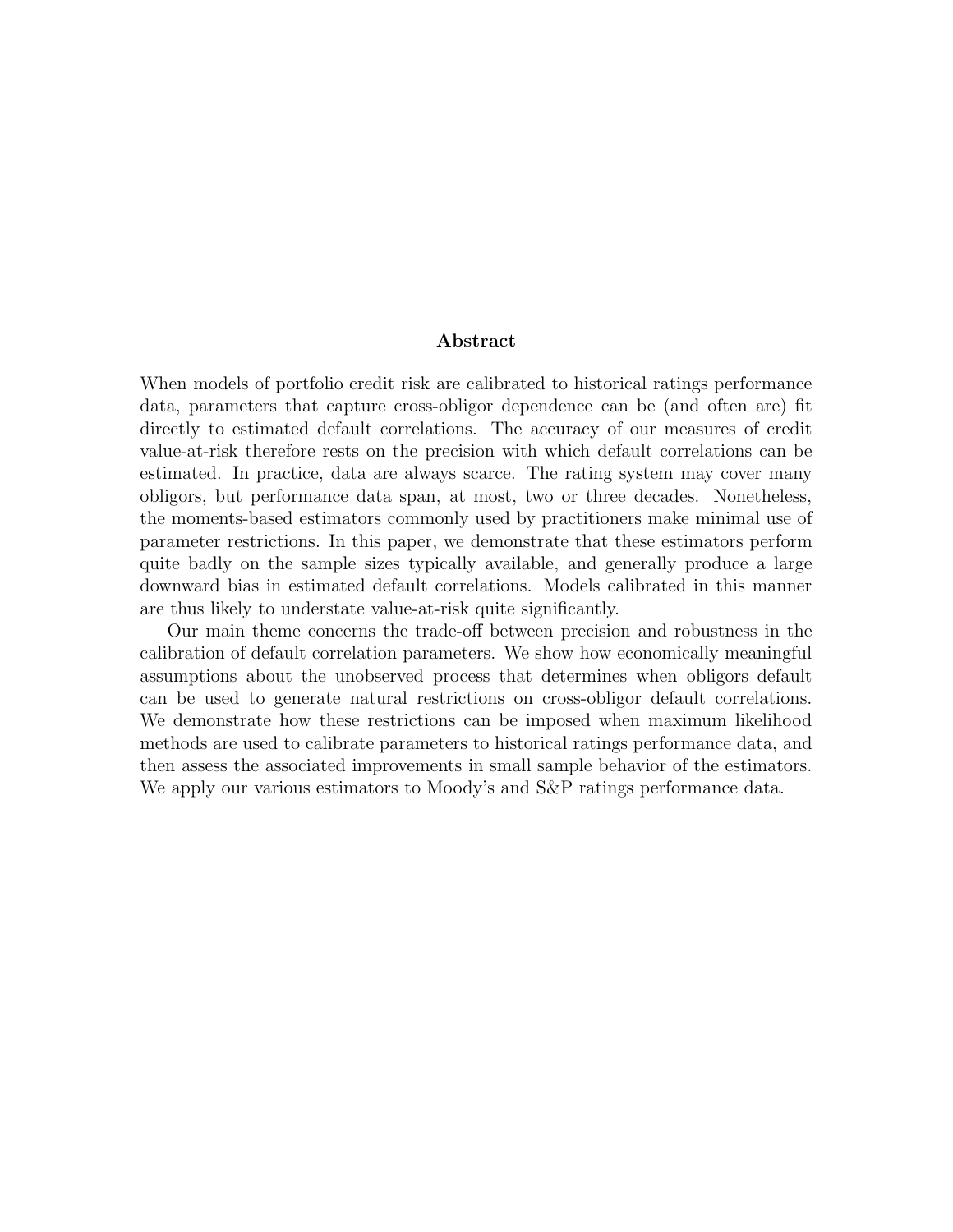#### **1 Introduction**

In well diversified loan portfolios, aggregate credit risk is driven by correlations in defaults and ratings changes across obligors. Holding the composition of loans in a portfolio constant, if credit events are largely independent then portfolio losses can be easily and precisely forecast. As cross-obligor correlations increase, our ability to diversify away credit risk at the aggregate level is reduced, so the greater the year-to-year variability in aggregate performance the greater the value-at-risk. When models of portfolio credit risk are calibrated to historical ratings performance data, parameters that capture cross-obligor dependence can be (and often are) fit directly to estimated default correlations. The accuracy of our measures of credit value-at-risk therefore rests on the precision with which default correlations can be extracted.

In measuring cross-obligor default correlations data scarcity is a serious and unavoidable problem. Though publicly and privately available databases can provide information on the default histories of large numbers of rated obligors, these data span, at most, just a few decades. Without long time-series of performance data there may be significant uncertainty in measurements of the default probabilities associated with individual rating grades. These uncertainties are greatly magnified for estimates of default correlations. Parametric restrictions serve as a partial substitute for data, but offer no free lunch. If the restrictions arise naturally from the underlying economics of credit risk, then they allow more precise estimation of model parameters from a given amount of data. However, the more powerful the restrictions, the greater the risk that the model will oversimplify reality, and thereby produce less robust estimators.

This paper shows how economically meaningful assumptions about the unobserved process that determines when obligors default can be used to generate restrictions on cross-obligor default correlations. We demonstrate how these restrictions can be imposed by using maximum likelihood methods to estimate model parameters from historical ratings performance data. We explore the small sample properties of these estimators, and apply them to data on Moody's and S&P ratings.

Starting from a simple but widely used structural default model, Section 2 shows how parametric restrictions on default correlations naturally follow from assumptions about the economic factors driving changes in obligor asset values. We assume defaults are well described by a simple two-state (default/no default) Merton (1974)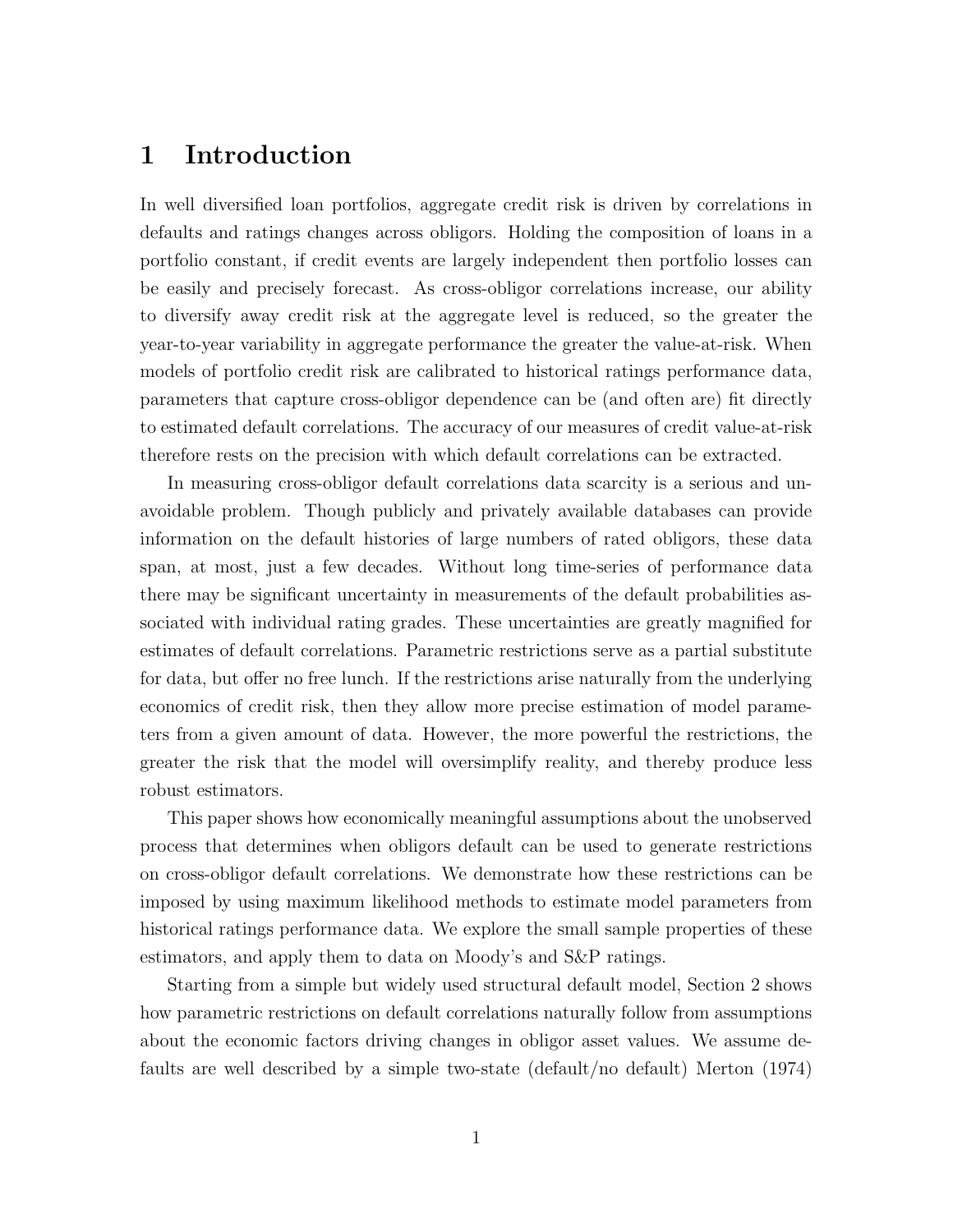default model similar to that underlying the popular CreditMetrics credit risk model (Gupton, Finger and Bhatia 1997). In this framework, each obligor earns some random return on its assets at the horizon. If the return is sufficiently negative, the value of the obligor's assets falls beneath the value of its fixed liabilities, and the obligor defaults. The realized returns are a weighted sum of a set of common risk factors (representing systematic risk) and a shock idiosyncratic to an obligor. Default correlations are determined by obligors' "factor loadings," which measure sensitivity of asset values to the common risk factors. Limiting the number of common risk factors and restricting the way factor loadings vary among obligors generates economically meaningful restrictions on cross-obligor default correlations.

Section 3 shows how factor loadings and other parameters of the structural model can be estimated from ratings performance data using maximum likelihood methods. Because they depend on nonlinear optimization techniques the maximum likelihood estimators we propose are somewhat more computationally demanding than more commonly used method of moments estimators, but unlike method of moments estimators they easily lend themselves to imposing structural parameter restrictions.

Assuming the structural default model is correctly specified the estimators we propose will be asymptotically consistent. Loosely speaking this means that estimated parameters will get closer and closer to the true parameter values as the number of years of rating performance data gets increasingly large. Unfortunately, in practice we are unlikely to observe ratings performance data over more than thirty years. Given this data limitation, there is no guarantee maximum likelihood will produce unbiased parameter estimates. Section 4 presents results for a Monte Carlo study of the small sample properties of three different maximum likelihood estimators as well as a simple method of moments ("MM") estimator.

The three maximum likelihood estimators we study can be ordered by the restrictiveness of the assumptions they impose. The first, and most general, MLE allows for the possibility that obligors in different rating grades may be sensitive to different risk factors. The second MLE imposes the restriction that obligors in all rating grades are sensitive to a single unique systematic risk factor, but allows factor loadings to vary across grades. Finally, the most restrictive MLE requires that factor loadings be constant across rating grades.

If the restrictions imposed by the last estimator are correct, the three MLE estimators and MM estimator all are consistent. However, our Monte Carlo simulations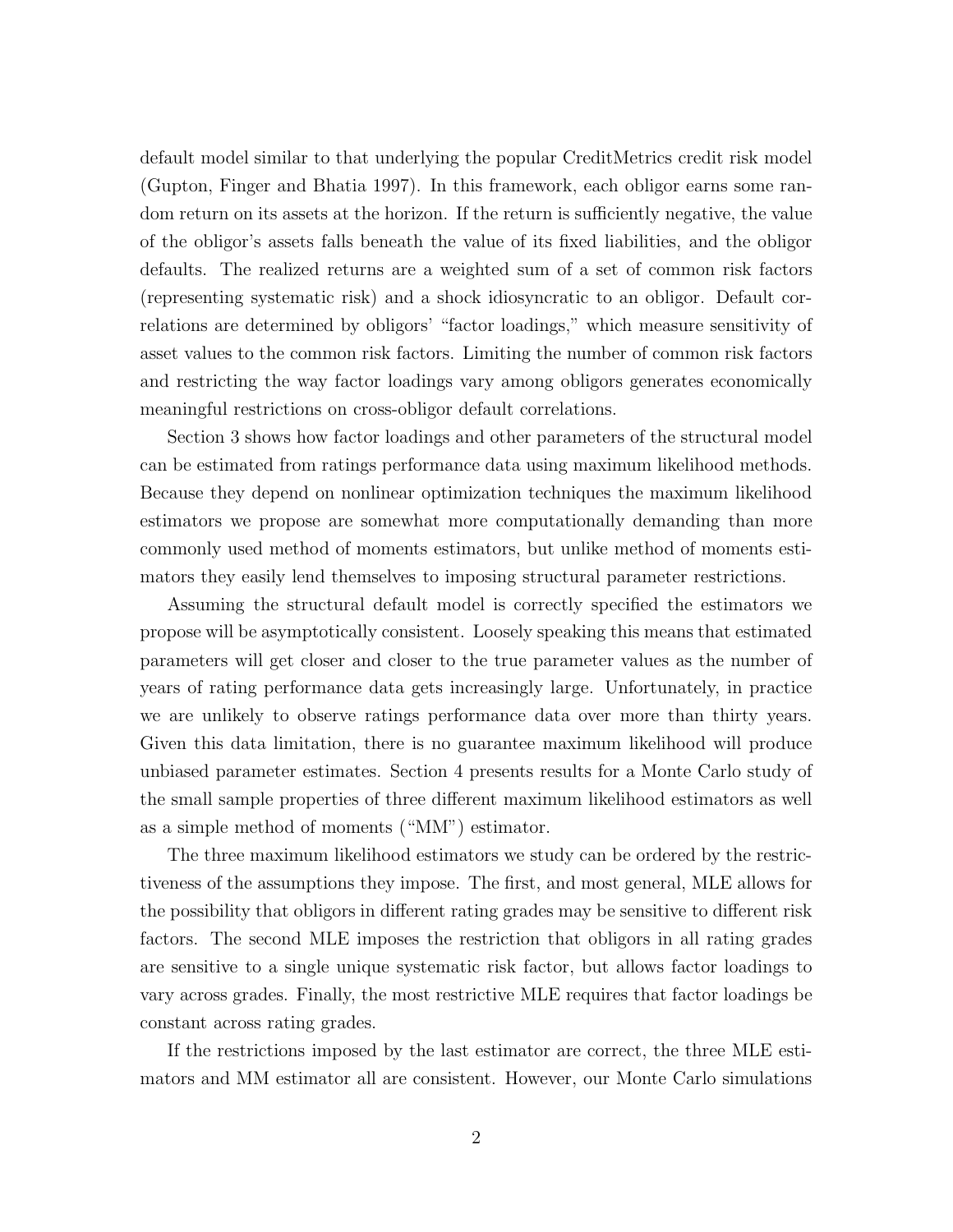show that all the estimators generate downward-biased factor loadings when small samples are used. Not surprisingly, this bias is most severe for the least restrictive estimators. We find that the biases associated with estimators that assume a single systematic risk factor, while measurable, are much smaller than those associated with estimators that allow for the possibility of multiple systematic risk factors.

The findings from our Monte Carlo study suggest that by imposing a single systematic risk factor assumption but allowing factor loadings to vary smoothly across different types of obligors, one can obtain maximum likelihood estimators that are not significantly biased in small samples but nonetheless permit a reasonable degree of flexibility in the structure of default correlations across obligors. In Section 5 we apply several such estimators to Moody's and S&P ratings. Because the aggregate ratings data we use only provides information on the credit rating and default experience of obligors, we assume that an obligor's factor loading depends only on its rating.

Arguments can be made for assuming any number of different functional relationships between credit quality measures and factor loadings. For example, it seems reasonable to expect that large obligors with more diversified business lines are more sensitive to macroeconomic fluctuations than small obligors whose risks are more idiosyncratic. If large obligors are also higher quality, then we should observe that factor loadings are a decreasing function of default probabilities. On the other hand, we might view lower quality obligors as simply higher quality obligors who have fallen on hard times. In the context of a one risk factor model, we cannot reject the hypothesis that factor loadings are, in fact, constant with respect to credit quality.

### **2 A Structural Default Model**

In this analysis we work within a two-state version of the widely-used CreditMetrics framework. Assume we have a set of obligors, indexed by i. Associated with each obligor is a latent variable  $Y_i$  which represents the normalized return on an obligor's assets.  $Y_i$  is given by

$$
Y_i = \mathbf{Z}\omega_i + \xi_i \epsilon_i. \tag{1}
$$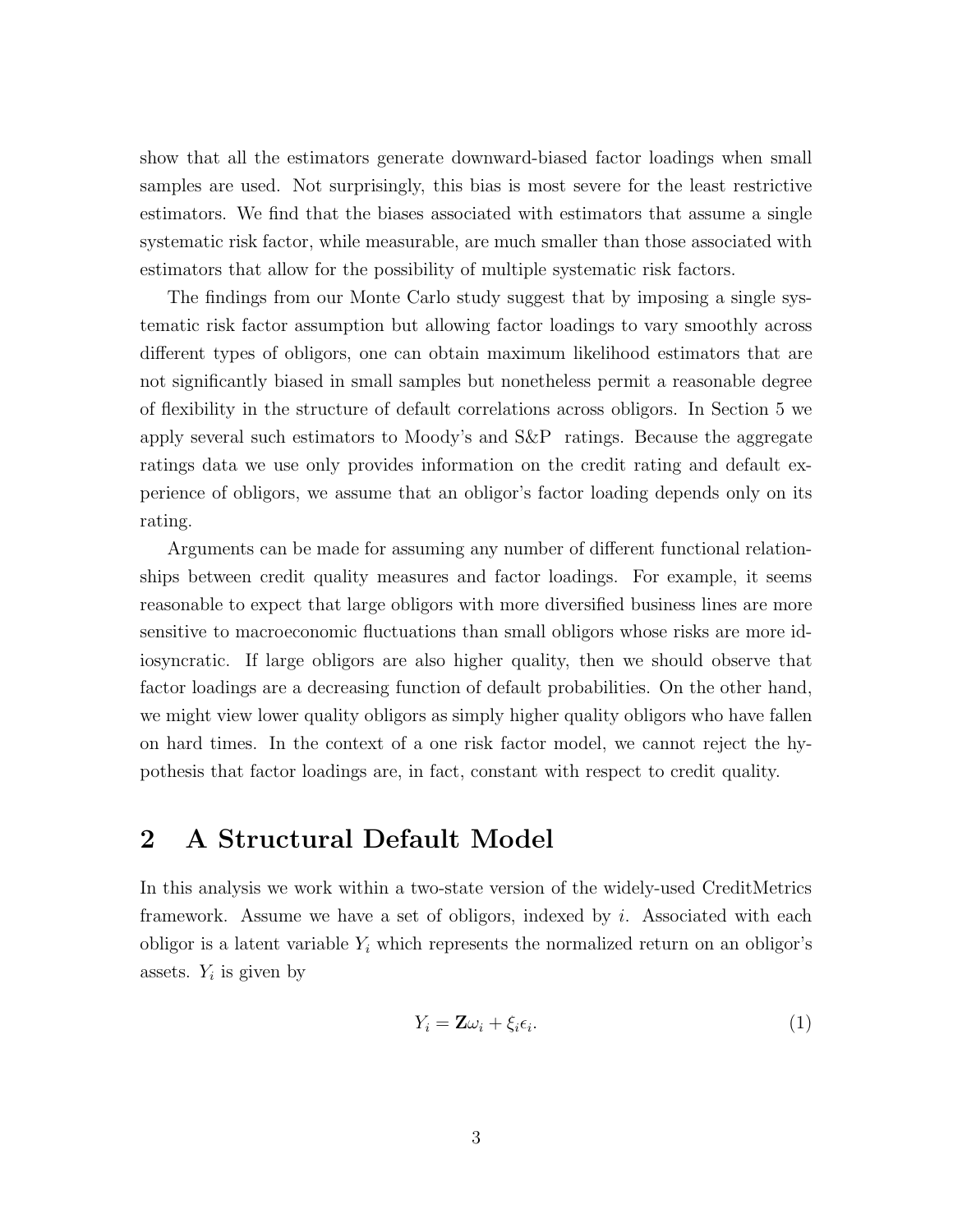where **Z** is a K-vector of systematic risk factors. These factors capture unanticipated changes in economy-wide variables such as interest rates and commodity prices that affect asset returns across all industries. We assume that **Z** is a mean-zero normal random vector with variance matrix  $\Omega$ . We measure the sensitivity of obligor i to **Z** by a vector of factor loadings,  $\omega_i$ .  $\epsilon_i$  represents obligor-specific risk. Each  $\epsilon_i$  is assumed to have a standard normal distribution and is independent across obligors and independent of **Z**. Without loss of generality, the covariance matrix  $\Omega$  is assumed to have ones on the main diagonal (so each  $Z_k$  has a standard normal marginal distribution), and the weights  $\omega_i$  and  $\xi_i$  are scaled so that  $Y_i$  has a mean of zero and a variance of one. The obligor defaults if  $Y_i$  falls below the default threshold  $\gamma_i$ . By construction, then, the unconditional probability of default ("PD") of obligor i is equal to the standard normal CDF evaluated at  $\gamma_i$ .

To allow the model to be calibrated using historical data of the sort available from the rating agencies, we group the obligors into  $G$  homogeneous "buckets" indexed by g. In the applications that follow the buckets comprise an ordered set of rating grades. In principle, however, a bucketing system can be defined along multiple dimensions. For example, a bucket might be composed of obligors of a given rating in a particular industry and country. Within a bucket, each obligor has the same default threshold  $\gamma_g$  so that the PD of any obligor in grade g is

$$
\bar{p}_g = \Phi(\gamma_g),\tag{2}
$$

where  $\Phi(z)$  is the standard normal CDF.

The vector of factor loadings is assumed to be constant across all obligors in a grade. so we can re-write the equation for  $Y_i$  as

$$
Y_i = X_g w_g + \epsilon_i \sqrt{1 - w_g^2}.
$$
\n(3)

where

$$
X_g = \frac{\sum_k Z_k \omega_{g,k}}{\sqrt{\omega_g' \Omega \omega_g}}
$$

is a univariate bucket-specific common risk factor. By construction, each  $X<sub>g</sub>$  is normally distributed with mean zero and unit variance. The G-vector  $\mathbf{X} = (X_1, \ldots, X_G)$ has a multivariate normal distribution. Let  $\sigma_{gh}$  denote the covariance between  $X_g$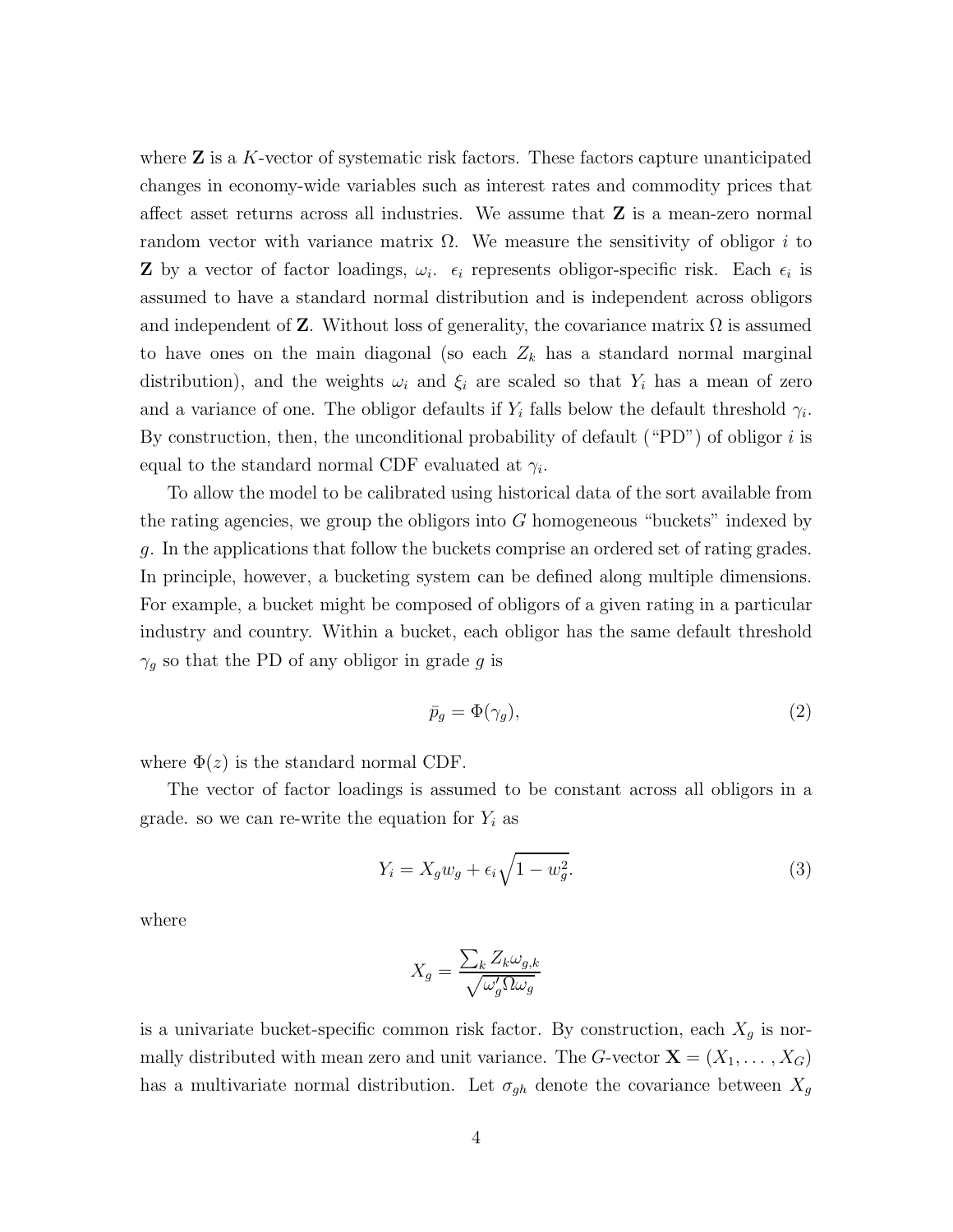and  $X_h$ . In general, we expect  $\sigma_{gh} > 0$ . The factor loading on  $X_g$  for obligors in bucket g is

$$
w_g = \sqrt{\omega'_g \Omega \omega_g},
$$

which is bounded between zero and one. We eliminate  $\xi_i$  from equation (1) by imposing the scaling convention that the variance of  $Y_i$  is one.

The advantage of writing  $Y_i$  in terms of  $X_g$  and  $w_g$  rather than **Z** and  $\omega_g$  is that we then only need to keep track of one risk factor per bucket. We can think of  $X_g$ as summarizing the total effect of **Z** on obligors in bucket  $g$ , and  $w_g$  as describing the sensitivity of those obligors to the bucket-specific common risk factor. In the discussion that follows, the term *risk factors* should be taken to refer to X*g*. The term *structural risk factors* will be used to identify the elements of **Z** because they reflect underlying economic variables. Likewise *factor loadings* will refer to w*<sup>g</sup>* and *structural factor loadings* will refer to  $\omega_q$ .

Correlation in default rates across obligors is driven by correlations in the risk factors. It can be shown that the correlation in defaults between an obligor in bucket  $g$  and an obligor in bucket  $h$  is

$$
\rho_{gh} = \frac{F(\gamma_g, \gamma_h; w_g w_h \sigma_{gh}) - \bar{p}_g \bar{p}_h}{\sqrt{\bar{p}_g (1 - \bar{p}_g)} \sqrt{\bar{p}_h (1 - \bar{p}_h)}}
$$
(4)

where  $F(z_1, z_2; s_{12})$  denotes the joint CDF for a mean-zero bivariate normal random vector with unit variances and covariance  $s_{12}$ . In the special case where both obligors lie in the same bucket, the within-bucket default correlation is

$$
\rho_g = \frac{F(\gamma_g, \gamma_g; w_g^2) - \bar{p}_g^2}{\bar{p}_g (1 - \bar{p}_g)}.
$$
\n
$$
(5)
$$

Given sufficient data, it is possible to estimate all  $G(G + 1)/2$  default correlations defined by equations  $(4)$  and  $(5)$ . However, when data are scarce many of these parameters may be unidentified or poorly identified, obviating the need to limit the number of parameters that are estimated. This can be accomplished by imposing *ex ante* restrictions on the factor loadings and risk factor correlations.

Although our default model assumes within-bucket homogeneity and imposes explicit distributional assumptions on the common and idiosyncratic risk factors, in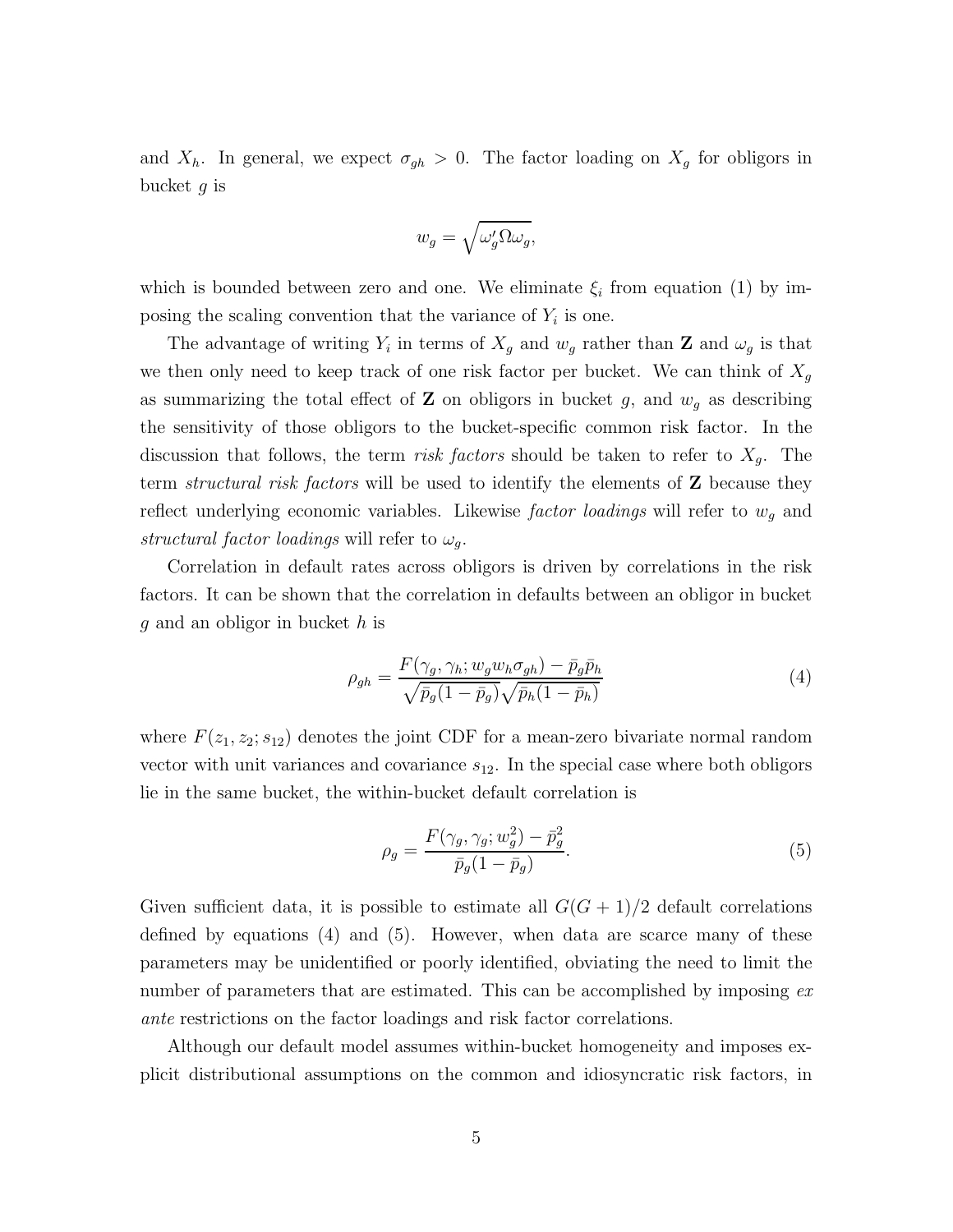some respects it is actually quite general. Importantly, no restrictions are imposed on the correlation in default rates across buckets. In this regard the model is, in fact, more general than the credit risk model underlying the proposed Basel II internal ratings based capital standard. IRB capital charges are *portfolio-invariant*. That is, the charge for a lending instrument depends only on its own properties, and not those of the portfolio in which it is held. Gordy (2001) shows that portfolio-invariance requires that there be a *single* common systematic risk factor X for all buckets.

Assuming that correlations in asset values are driven by a single systematic risk factor is equivalent to imposing the following restriction in the parameterization of  $\rho_{gh}$ .

## **R 1 (One Risk Factor)**  $\sigma_{gh} = 1$  *for all*  $(g, h)$  *bucket pairs.*

R1 is equivalent to requiring that  $X_1 = X_2 = \ldots = X_G$ . A sufficient condition for R1 is that there is exactly one structural risk factor (i.e.  $K = 1$ ). One can easily imagine circumstances under which this condition will not hold. For example asset values for obligors in different industries or countries likely depend on different structural risk factors. Nonetheless, if a portfolio is relatively homogeneous, or if sectoral distinctions among obligors cannot be observed from available data, this restriction can serve as a reasonable approximation.

While R1 imposes a restriction on the correlation among reduced form risk factors, it does nothing to restrict the sensitivity each obligor's asset value to those factors. A different reduced form factor loading is associated with each bucket, and no restrictions are imposed on the cross bucket relationship between factor loadings. In practice it may be reasonable to assume that factor loadings vary smoothly with obligor default probabilities (or equivalently with obligor default thresholds). This assumption can be imposed by expressing factor loadings as a continuous function of default thresholds.

**R 2 (Smooth Factor Loadings)**  $w_g = \Lambda(\lambda(\gamma_g))$  *for all g, where*  $\Lambda(\cdot)$  *is a continuous, strictly monotonic link function that maps real numbers onto the interval [-1,1]* and  $\lambda(\cdot)$  *is a continuous index function that maps default thresholds onto the real line.* 

The choice of the link function is rather arbitrary. In the analysis that follows we use the simple arctangent transformation

$$
\Lambda(\lambda) = \frac{2}{\pi} \arctan(\lambda).
$$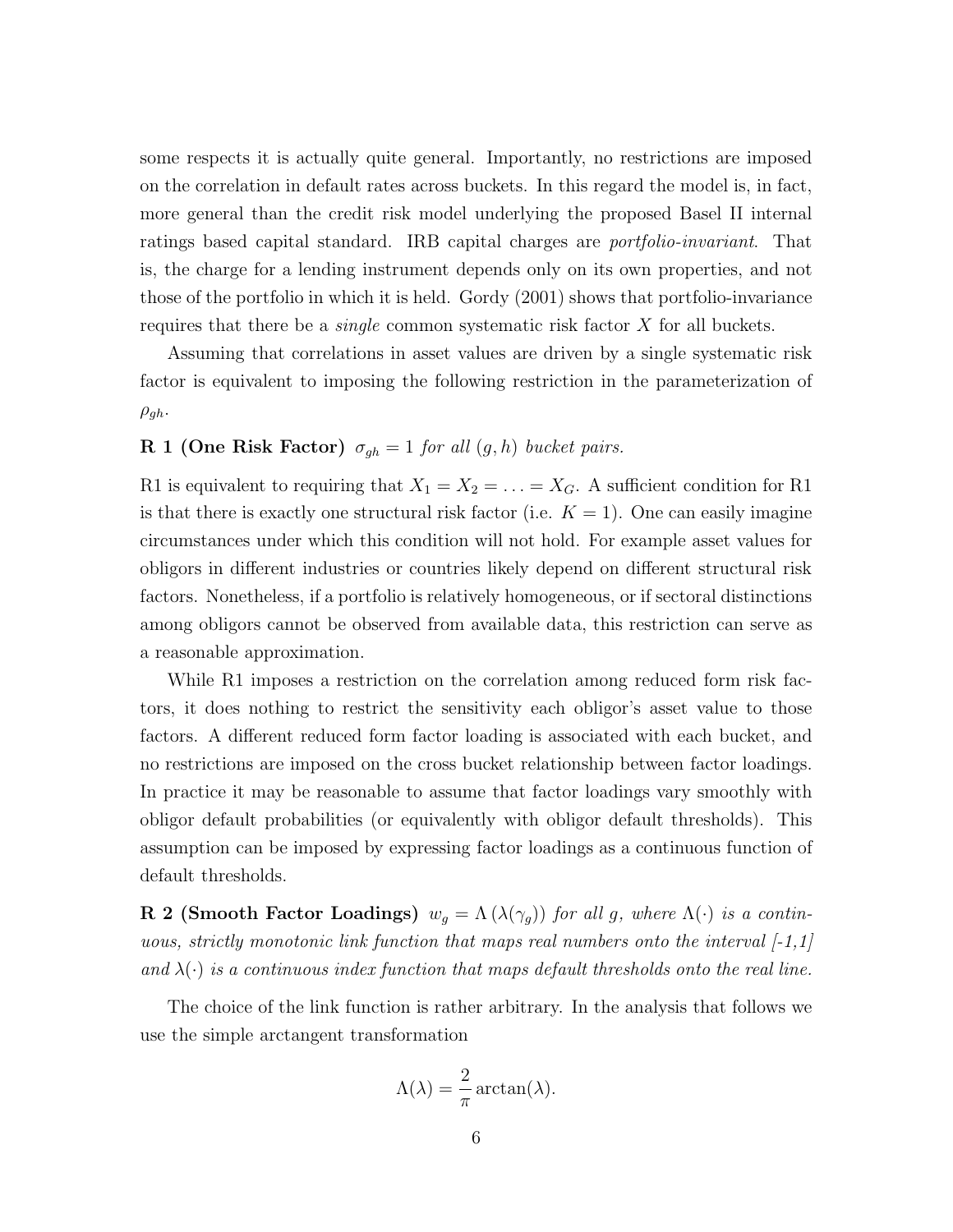This function is linear with unit slope in a neighborhood of  $\lambda = 0$  and asymptotes smoothly toward positive (negative) one as  $\lambda$  approaches positive (negative) infinity. The specification of the index function is more important than the choice of the link because it can be used to restrict the way w varies with  $\gamma$ . If the index function is monotonic in  $\gamma$  than mapping from  $\gamma$  to w will be monotonic as well. The more parsimonious is the index function, the more restrictive is the implied relationship between the default thresholds and the factor loadings.

The strongest restriction one can impose on the factor loadings is to assume that they are constant across all obligors.

#### **R 3 (Constant Factor Loading)**  $w_g = w_h$  *for all*  $(g, h)$  *bucket pairs.*

Together, R1 and R3 imply that the structural factor loadings are constant across buckets. Note that R3 is a special case of R2 in which the index function  $\lambda(g)$  is a constant.

#### **3 Maximum Likelihood Estimators**

For the remainder of this paper, we assume that we have access to historical performance data for a credit ratings system. For each of  $T$  years and  $G$  rating grades, we observe the number of obligors in grade g at the beginning of year  $t$  (a "gradecohort"), and the number of members of the grade-cohort who default by year-end. We assume that the default threshold  $\gamma_g$  and the factor loading  $w_g$  are constant across time for each rating grade, and that the vector of risk factors **X** is serially independent. The task at hand is to estimate  $\gamma_g$  and  $w_g$  for each rating grade. Given these parameter estimates we can recover PDs and default correlations using equation (2), (4), and (5).

Let  $n_g$  and  $d_g$  denote the number of obligors and the number of defaults in grade g, and let **n** and **d** be the corresponding G-vectors containing data for all grades. Throughout this derivation, we assume the random process that generates the observed number of obligors in each grade is independent of the process that generates the observed number of defaults in each grade. This allows us to treat **n** as a fixed parameter in the likelihood function for **d**.

Conditional on  $X_g$  defaults in grade g are independent, and each default event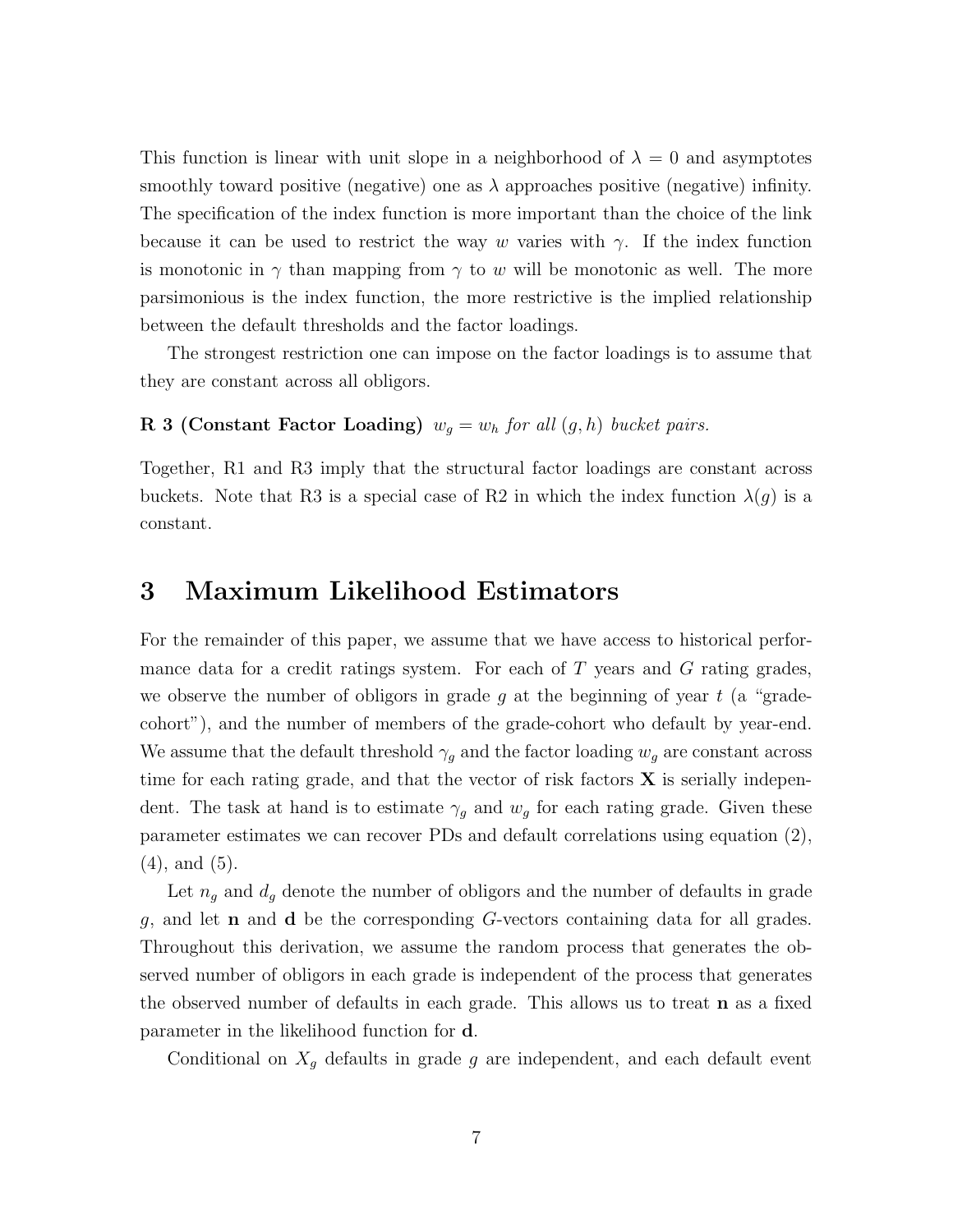can be viewed as the outcome of a Bernoulli trial with success probability

$$
p_g(X_g) = \Phi\left(\frac{\gamma_g - w_g X_g}{\sqrt{1 - w_g^2}}\right). \tag{6}
$$

The total number of defaults conditional on  $X_g$  follows the binomial distribution

$$
L(d_g|X_g) = {n_g \choose d_g} p_g(X_g)^{d_g} (1 - p_g(X_g))^{n_g - d_g}.
$$
 (7)

Since defaults are conditionally independent across grades, the joint likelihood of **d** conditional on **X** is simply the product of the G conditional likelihoods defined in  $(7)$ . The unconditional likelihood for **d** is thus,

$$
L(\mathbf{d}) = \int\limits_{\Re^G} \prod_{g=1}^G \left( \binom{n_g}{d_g} p_g(x_g)^{d_g} \left(1 - p_g(x_g)\right)^{n_g - d_g} \right) dF(\mathbf{x}).\tag{8}
$$

 $F(\mathbf{x})$  is the multivariate normal CDF of **X**. Equation (8) is a function of the parameters  $\mathbf{w} = (w_1, \dots, w_G), \gamma = (\gamma_1, \dots, \gamma_G),$  and  $\Sigma$ , the variance matrix of **X** containing  $(G-1)G/2$  free covariance parameters.

In principle, we could maximize the product of  $(8)$  across T observations with respect to all  $2G + (G - 1)G/2$  free parameters simultaneously. This would provide unrestricted full information maximum likelihood estimates of the parameters. In practice, however, this strategy is computationally feasible only when  $G$  is small. Unless the common factor covariance parameters are of particular interest, a limited information approach that does not involve estimating the elements of  $\Sigma$  is preferable. Integrating  $X_g$  out of equation (7) yields the marginal likelihood

$$
L(d_g) = \int_{\Re} {n_g \choose d_g} p_g(x)^{d_g} (1 - p_g(x))^{n_g - d_g} d\Phi(x).
$$
 (9)

This function depends only on the parameters  $w_g$  and  $\gamma_g$ , so estimates of **w** and  $\gamma$ can be obtained by maximizing the marginal likelihood for each grade, one grade at a time. This procedure yields our least restrictive maximum likelihood estimator that imposes no restrictions in the parameters of the default model described in Section 2. Because this estimator does not utilize information about the potential correlation in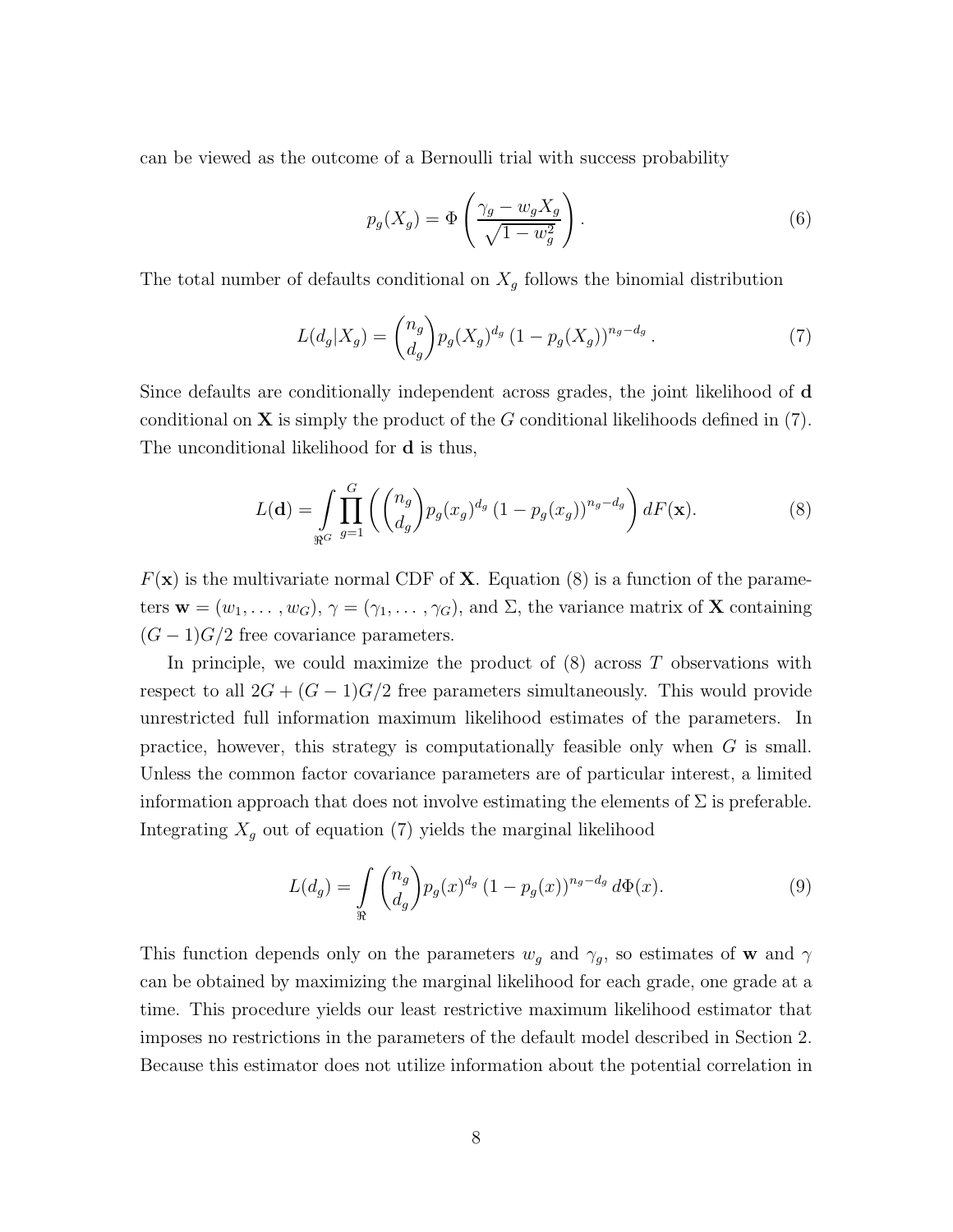default rates across grades, it is not asymptotically efficient (except in the unrealistic special case where  $\sigma_{gh} = 0$  for all  $g \neq h$ ).

R1 implies that the effect of  $X$  on all obligors can be represented by a single standard normal *scalar* variable X. Under this restriction we can rewrite (8) as

$$
L(\mathbf{d}) = \int_{\Re} \prod_{g=1}^{G} \left( {n_g \choose d_g} p_g(x)^{d_g} (1 - p_g(x))^{n_g - d_g} \right) d\Phi(x).
$$
 (10)

Maximizing this likelihood over **w** and γ yields a full information likelihood estimator that imposes the one risk factor restriction.

Rather than estimate the elements of **w** directly one can substitute the formula in R2 into equation (10) and maximize the resulting equation over  $\gamma$  and the parameters of the index function  $\lambda(\gamma)$ . This procedure yields a FIML estimator that imposes both the one risk factor and the smooth factor loading restrictions. Similarly, R1 and R3 can be imposed by replacing the vector **w** in equation (10) with a single loading w and maximizing the resulting likelihood with respect to  $\gamma$  and the scalar w.

If both R1 and R3 hold, then all the maximum likelihood estimators described in this section are consistent. Furthermore, the estimator that imposes R1 and R3 is efficient in the sense that it achieves the lowest possible asymptotic variance among consistent estimators. It is important to emphasize, however, that in finite samples some or all of these maximum likelihood estimators may be biased. In the next section we use Monte Carlo simulations to investigate the small sample properties of these estimators and to compare them with a simple method of moments estimator used in previous research.

#### **4 Monte Carlo Simulations**

If many decades of ratings performance data were available, the asymptotic results of the previous section would pose a clear trade-off. On one hand, the more restrictive maximum likelihood estimators yield more precise estimates if the restrictions they impose are valid; on the other hand, the less restrictive estimators are more robust to specification errors. When ratings performance data are in short supply (i.e. T is small) the tradeoff becomes more complicated because less efficient, more robust estimators may also be biased. Monte Carlo simulations provide a method for studying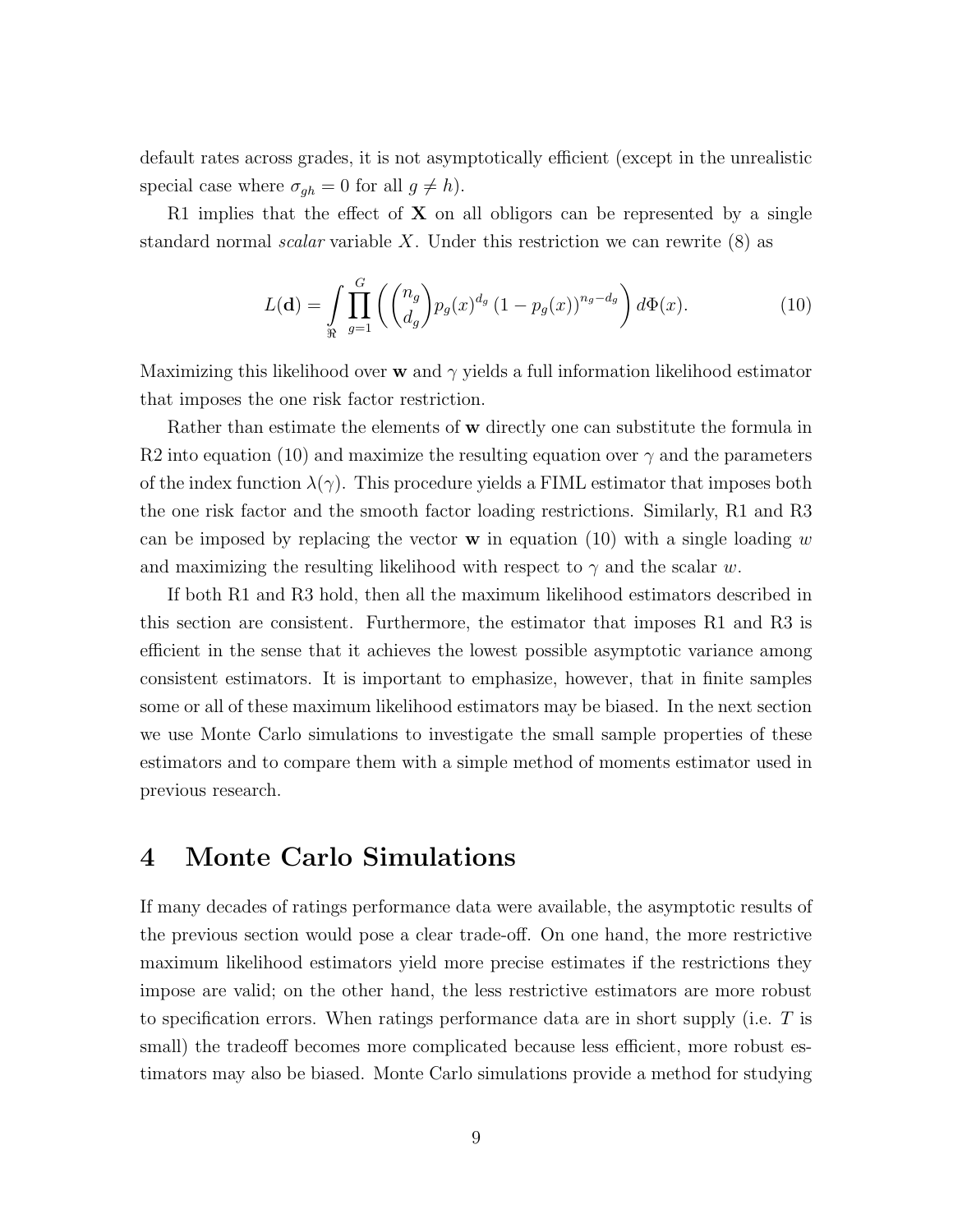the potential small sample biases associated with the estimators we propose.

The following four estimators are examined in this analysis.

- MM an unrestricted method of moments estimator.
- MLE1 the limited information maximum likelihood estimator.
- MLE2 the full information maximum likelihood estimator that imposes R1.
- MLE3 the full information maximum likelihood estimator that imposes R1 and R3.

MM has been used in previous research and is described in detail by Gordy (2000). It is included in this analysis to provide a benchmark for assessing the maximum likelihood estimators.

In each Monte Carlo simulation, we constructed a synthetic dataset intended to represent the type of historical data available from the major rating agencies. Data were simulated for three rating grades. Grade "A" corresponds to medium to low investment grade (S&P A/BBB), grade "B" corresponds to high speculative grade (S&P BB), and grade "C" corresponds to medium speculative grade (S&P B). Table 1 summarizes characteristics of these three grades.<sup>1</sup> Simulated defaults in each grade were generated according to the stochastic model described in Section 2 with R1 and R3 imposed.

Two sets of Monte Carlo simulations were undertaken. In the first, 500 synthetic datasets were generated for four different values of  $T: 20, 40, 80,$  and 160. In each case a "true" factor loading of 0.45 was assumed. These simulations were intended to shed light on the properties of our estimators as the number of years of default data increase. Though estimates of both factor loadings and default thresholds were obtained for each simulated dataset, we will postpone discussing default thresholds for the time being. Table 2 summarizes the means, standard deviations, and root mean squared errors ("RMSE") for the estimates of  $w$  given each of the four sample sizes.<sup>2</sup> Figure 1 displays the median and the 5th and 95th percentiles of the estimated parameter values.

 ${}^{1}S\&P$  grade-cohorts are somewhat larger than we have assumed, but are similar in the relative preponderance of higher grade obligors.

<sup>2</sup>Root mean squared error measures the geometric distance between estimated parameter values and the true values and takes into account both average bias and variance. It is defined as follows. Let  $\hat{w}_i$  denote the parameter estimate generated from the *i*th Monte Carlo simulation, let  $w_0$  denote the true parameter and let N be the total number of simulations. RMSE =  $\left(\frac{1}{N}\sum_i(\hat{w}_i - w_0)^2\right)^{1/2}$ .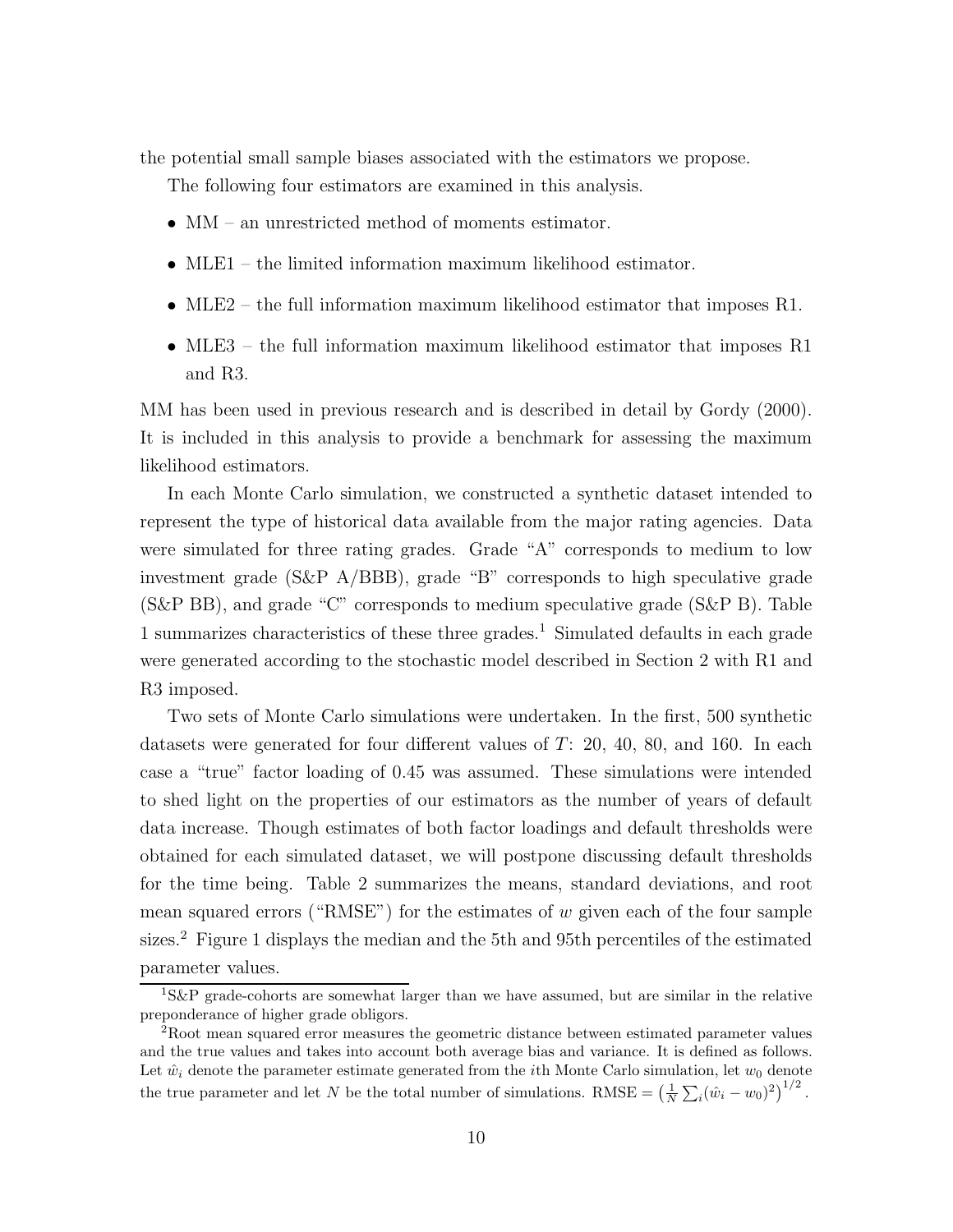Not surprisingly, properties of all four estimators improve as T increases. The means become closer to 0.45 and the variances and RMSEs decrease. Also as expected, for large values of  $T$  the more restrictive estimators are more tightly clustered around 0.45 than the less restrictive estimators. These findings simply verify the asymptotic results described in Section 3. More surprising is the rather poor performance of MM and MLE1 when T is small. Though all four estimators appear to be downwardbiased in small samples, the bias of MM and MLE1 is substantially worse than that of MLE2 and MLE3.

In real-world applications, we could never hope to observe 80 or 160 years of default data. In fact, for most applications  $T = 20$  is probably optimistic. S&P historical performance data, described in Brand and Bahar (1999), contain less than 20 years of data. Moody's performance data go back to 1970, but there is believed to be an important break in the time-series at 1983 due to a change in Moody's rating methods. Banks' internal rating systems typically contain even shorter time-series, though larger grade-cohorts. To explore the small-sample properties of our estimators in greater detail, a second set of Monte Carlo simulations was run with  $T$  fixed at 20. Four groups of 1,500 synthetic datasets were simulated for a grid of "true" factor loadings from  $0.15$  to  $0.60$ <sup>3</sup>

Table 3(a) and 3(b) show the distributions of estimated default thresholds and implied default probabilities. Even when  $T$  is small, all four estimators generally produce very accurate estimates of default thresholds and, therefore, of the corresponding PDs.<sup>4</sup>

Tables 4(a) through 4(d) describe the distributions of estimated factor loadings. Several strong patterns can be seen in these tables. Most striking, is the large downward bias associated with MM and MLE1. This problem is particularly significant for high quality grades when the true factor loadings are high. MLE2 and MLE3 are also biased downward, but the magnitude of the bias is less severe. In contrast to the

<sup>3</sup>For a small number of trials, the simulated data did not permit identification of all model parameters. In other trials, the optimization routines used to calculate the maximum likelihood estimators failed to converge. For these reasons, the number of estimated parameters for each configuration of parameter values was sometimes less than 1,500. See Appendix A for details on identification and convergence problems in this Monte Carlo study.

<sup>&</sup>lt;sup>4</sup>As a technical aside, we note that it should be preferable to estimate default thresholds, rather than the PDs directly. Because the distribution of  $\hat{\gamma}$  is more likely to be approximately symmetric, test statistics (including confidence intervals) should be well-behaved. PDs, by contrast, are bounded at zero, so estimated PDs for the higher quality grades are likely to have highly asymmetric distributions.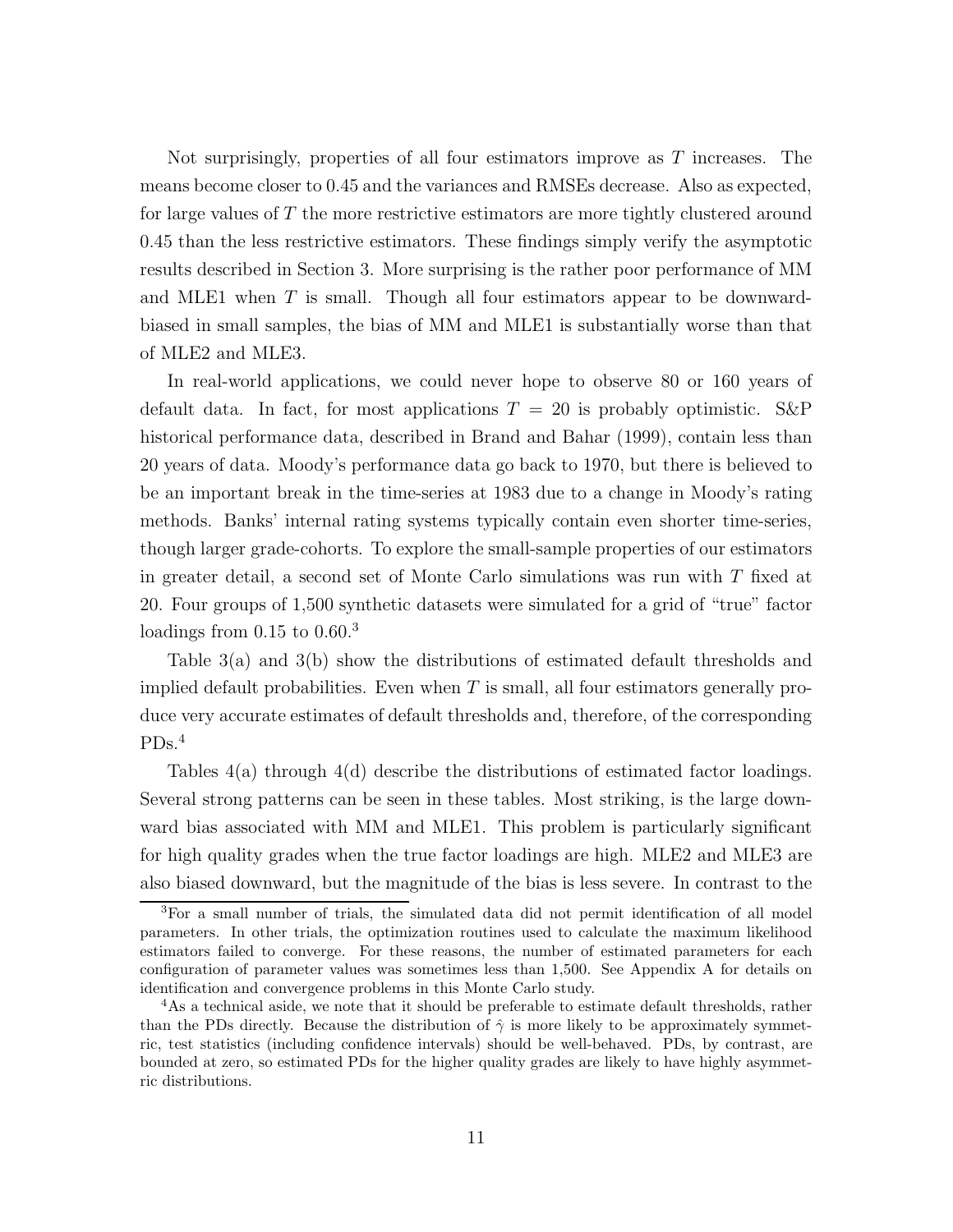results for MM and MLE1, the magnitude of the bias for MLE2 does not appear to depend on the grade in any systematic way.

Based on the root mean squared error criterion, MLE3 clearly outperforms the other three estimators; and more generally, the more restrictive estimators outperform the less restrictive estimators. The greatest gain in efficiency appears to occur when R1 is imposed. Because it incorporates information on cross-grade default correlations, MLE2 produces substantially more accurate estimates of high-grade factor loadings than MLE1 or MM.

Overall, the Monte Carlo results indicate that when the number of years of default data is relatively modest, we may pay a significant price for failing to impose true parameter restrictions. The substantial small sample bias and high root mean squared error associated with unrestricted estimators must therefore be weighed against the potential bias that would result from imposing invalid parameter restrictions.

#### **5 Estimation Using Public Ratings Data**

Our Monte Carlo study demonstrates that when data are limited, failing to impose reasonable restrictions on cross-obligor default correlations can lead to significant biases in parameter estimates. Much of this bias can be eliminated by imposing a single systematic risk factor assumptions and by assuming that asset correlations vary smoothly with obligor default thresholds. In this section we apply the maximum likelihood estimators described in Section 3 to rating performance data from Moody's and S&P.

For each dataset, we estimate four models. The first imposes no restrictions and corresponds to MLE1 in the Monte Carlo study. Given our Monte Carlo results, we can reasonable expect parameter estimates from this model to have substantial biases. The second model imposes R1 and relatively flexible form or R2 in which factor loadings depend on the quadratic index function of default thresholds

$$
\lambda(\gamma) = \beta_0 + \beta_1 \gamma + \beta_2 \gamma^2.
$$

The third model is identical to the second, but imposes the additional restriction that the index function is linear in  $\gamma$  (i.e.  $\beta_2 = 0$ ). The fourth and most restrictive model assumes a constant factor loading (i.e.  $\beta_1 = \beta_2 = 0$ ). This model corresponds to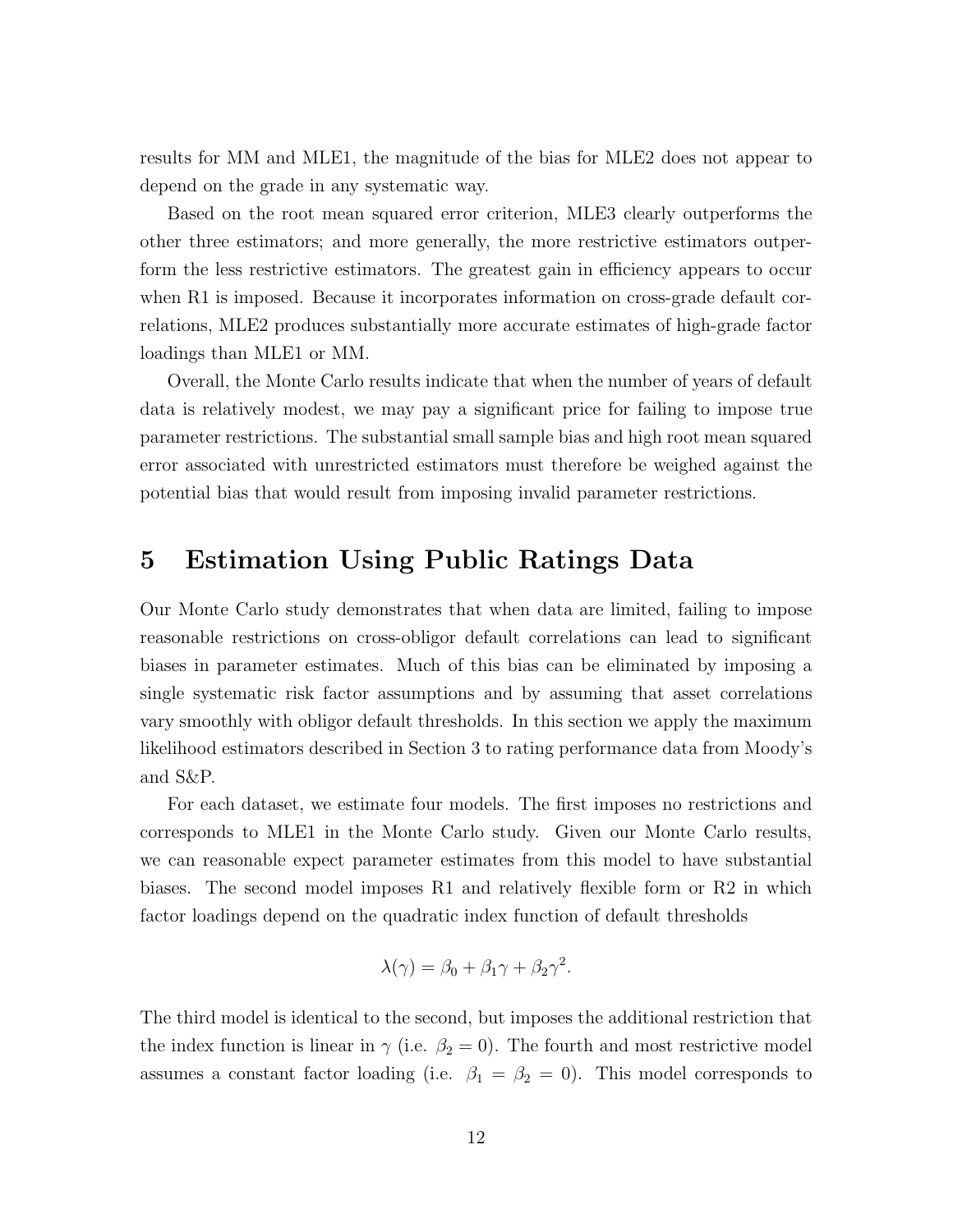MLE3 in the Monte Carlo study. Estimators generated by this model should exhibit very little bias if the assumptions imposed by the model are reasonably accurate.

Data from Standard and Poor's covers the 17 year period from 1981 to 1997, while a larger dataset from Moody's covers the 29 year period from 1970 to 1998. Each dataset reports the number of obligors in a particular rating grade at the beginning of a year and the number of defaults that occur by year's end. The S&P data includes information for seven major grades from AAA to CCC, and the Moody's data includes information the seven comparable grades from Aaa to Caa. In both cases, no defaults are observed for the top two grades. Therefore the analysis of S&P data is limited to grades A through CCC, and the analysis of Moody's data is limited to grades A through Caa.

Tables 5 and 6 show estimated default thresholds for each of the model specifications described in Section 2. Standard errors are reported in parentheses. The most important fact to take away from these tables is that all four specifications generate comparable parameter estimates with similar standard errors. This is consistent with our Monte Carlo results showing that estimated default thresholds are relatively insensitive to the parameterization of factor loadings.

Estimated factor loadings are shown in Tables  $5(a)$  and  $5(b)$ . Note that while standard errors fall as increasingly strong restrictions are imposed on the cross-grade relationship between among loadings, parameter estimates are biased if these restrictions are not valid. We can investigate whether the cross-grade parameter restrictions are consistent with observed data by comparing the restricted and unrestricted model specifications. Tables  $6(a)$  and  $6(b)$  report the estimated coefficients of the index function for each of the three restricted models. In both datasets, the higher order parameters in the quadratic and linear index models are not significantly different from zero.

The bottom rows of Tables  $6(a)$  and  $6(b)$  show the results of likelihood-ratio specification tests comparing each of the three index models with the unrestricted factor loading models. In each case the likelihood-ratio statistic tests the maintained hypothesis that the restricted model is true against the alternative hypothesis that some less restrictive relationship between factor loadings and default thresholds holds. In interpreting these tests note that a p-value of greater than 0.05 indicates that the null hypothesis cannot be rejected at the 95% confidence level. For both the S&P and the Moody's data, all three index models appear to be consistent with the available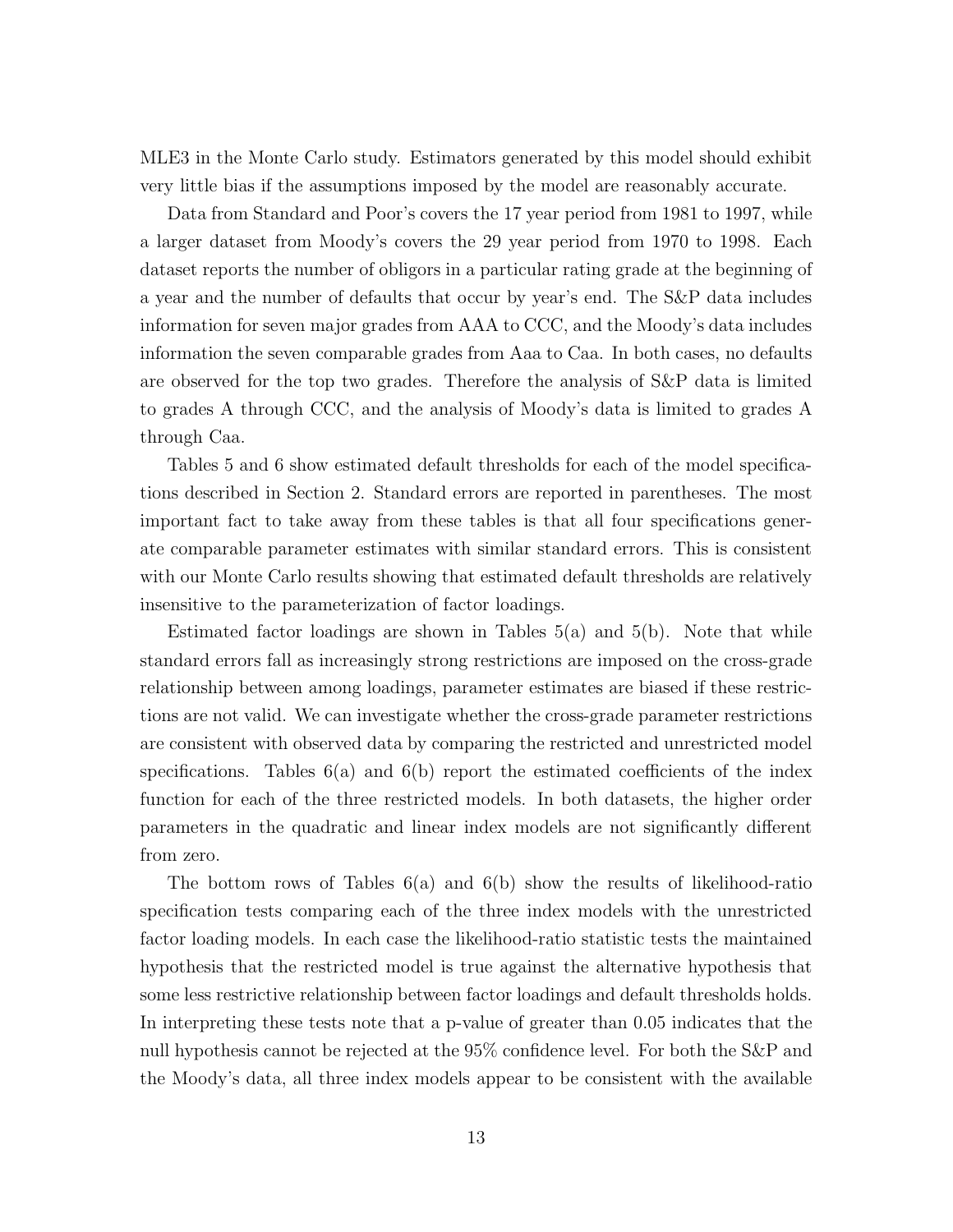performance data. The quadratic and linear index models do not do significantly better jobs describing the observed data than the constant index models.

### **6 Conclusion**

So far as we are aware, this paper offers the first comparative study of alternative methods of estimating default correlations from historical ratings performance data. The bias and precision of each estimator is assessed using Monte Carlo simulations of ratings performance datasets similar in size and grade construction to actual rating agency sources. Our findings suggest there would be significant benefit to shifting from the grade-by-grade method of moments estimators commonly used to a joint maximum likelihood methodology.

Our simulations of the method of moments (MM) estimator suggest adequate performance in estimating PDs, but reveal significant bias towards zero in estimates of factor loadings. The downward bias is most severe for higher quality grades. Our joint MLE methodology (MLE2) is similar to MM in that it allows factor loading to vary freely across grades, but shows minimal bias and reduced standard errors. MLE2 outperforms MM because it is able to utilize information on cross-grade default correlations.

If one is willing to impose the assumption of a common value for factor loadings across grades, then one can do better still. The gain in performance from the restricted estimator (MLE3) is not large for lower quality grades, but for higher quality grades the standard error on the factor loading can drop by roughly 40%. Of course, this restricted estimator would provide misleading results if factor loading did indeed vary across grades.

In applied work, an estimator that blends the characteristics of MLE2 and MLE3 can be used. This estimator allows for the possibility that higher quality obligors have systematically higher or lower factor loadings than lower quality obligors, while still capturing the benefits of imposing structure on the relationship between PDs and factor loadings. Instead of fixing a single common value for all factor loading as in MLE3, factor loadings are expressed as a simple parametric function of default probabilities. This approach permits greater flexibility in fitting data than MLE3, but affords greater efficiency than MLE2.

In addition to the aforementioned efficiency gains, MLE3 or a blended version of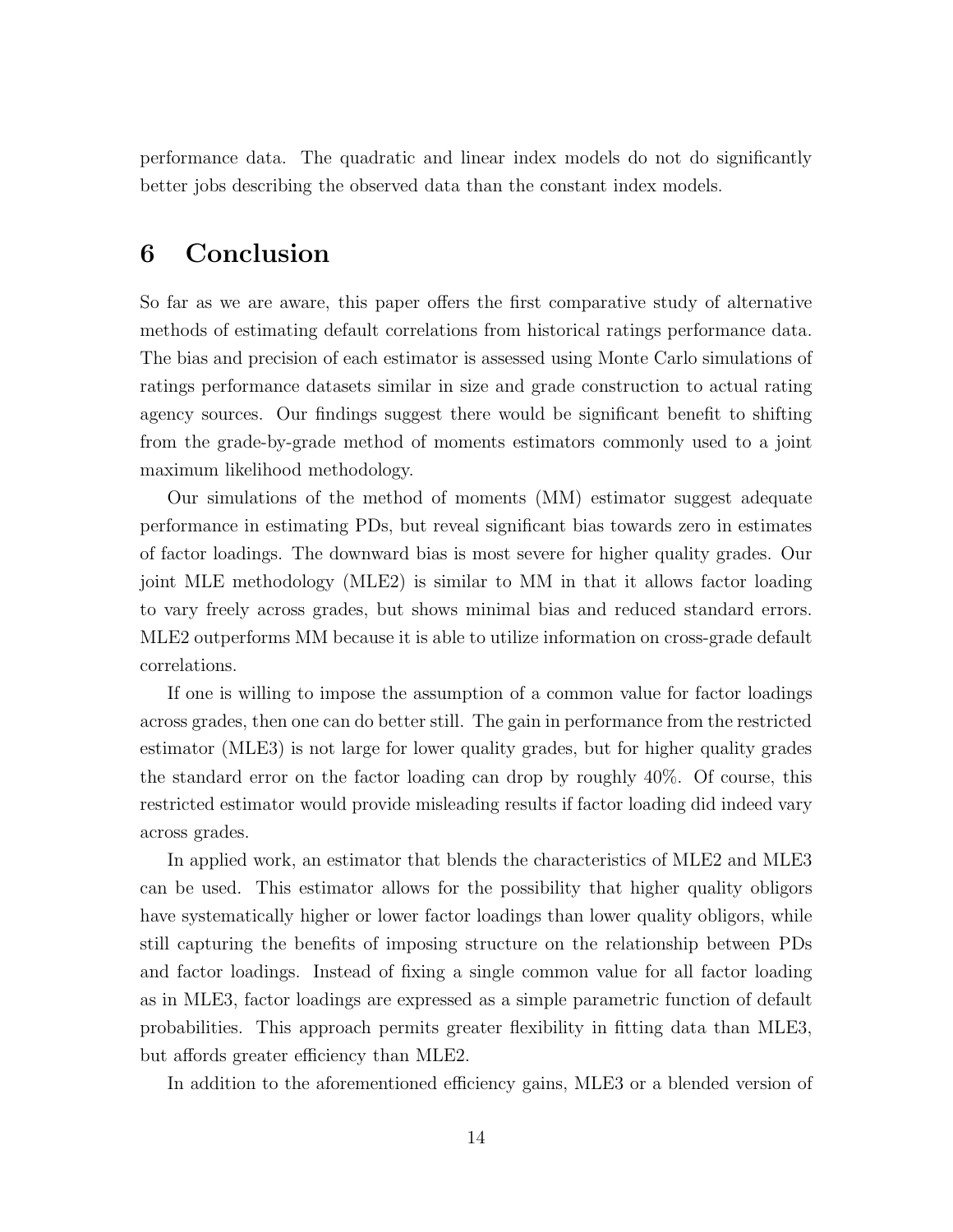MLE2 and MLE3 provides two practical advantages over the less restrictive estimators. First, by limiting the number of parameters that must be estimated, cross-bucket restrictions on factor loadings go a long way toward solving identification problem that arise when the number of obligors in a bucket is small or when defaults are infrequent. When very few defaults are observed in a bucket, estimating all the parameters of the more general default models becomes difficult or impossible. Such circumstances may arise, for example, when buckets consist of a large number of narrowly-defined rating grades.<sup>5</sup> Second, and perhaps more important, making factor loadings a (possibly constant) parametric function of default thresholds ensures that a bucket's factor loading can be calculated directly from its PD. This provides a natural means for assigning factor loadings to bank rating grades that straddle or fall between rating agency grades.

The application to Moody's and S&P ratings data presented in this paper demonstrates the feasibility of the maximum likelihood approach to estimating default correlations in a real world setting. Though our empirical results are not definitive, we find that relatively strong restrictions on the way factor loadings vary across rating grades are not inconsistent with observed data.

A broader conclusion to be drawn from this study concerns them importance of using information efficiently. For the foreseeable future, we will never have as much data on ratings performance as we would wish. Reasonable cross-grade parameter restrictions allow us to squeeze information out of our data as efficiently as passible. Research currently in progress seeks to expand the approach developed here to make use of information on ratings transition histories, rather than just default histories. This research should help to refine measurements of credit risk for higher quality rating grades, where defaults are rare but downgrades are common.

<sup>5</sup>See Appendix A for additional details on identification issues.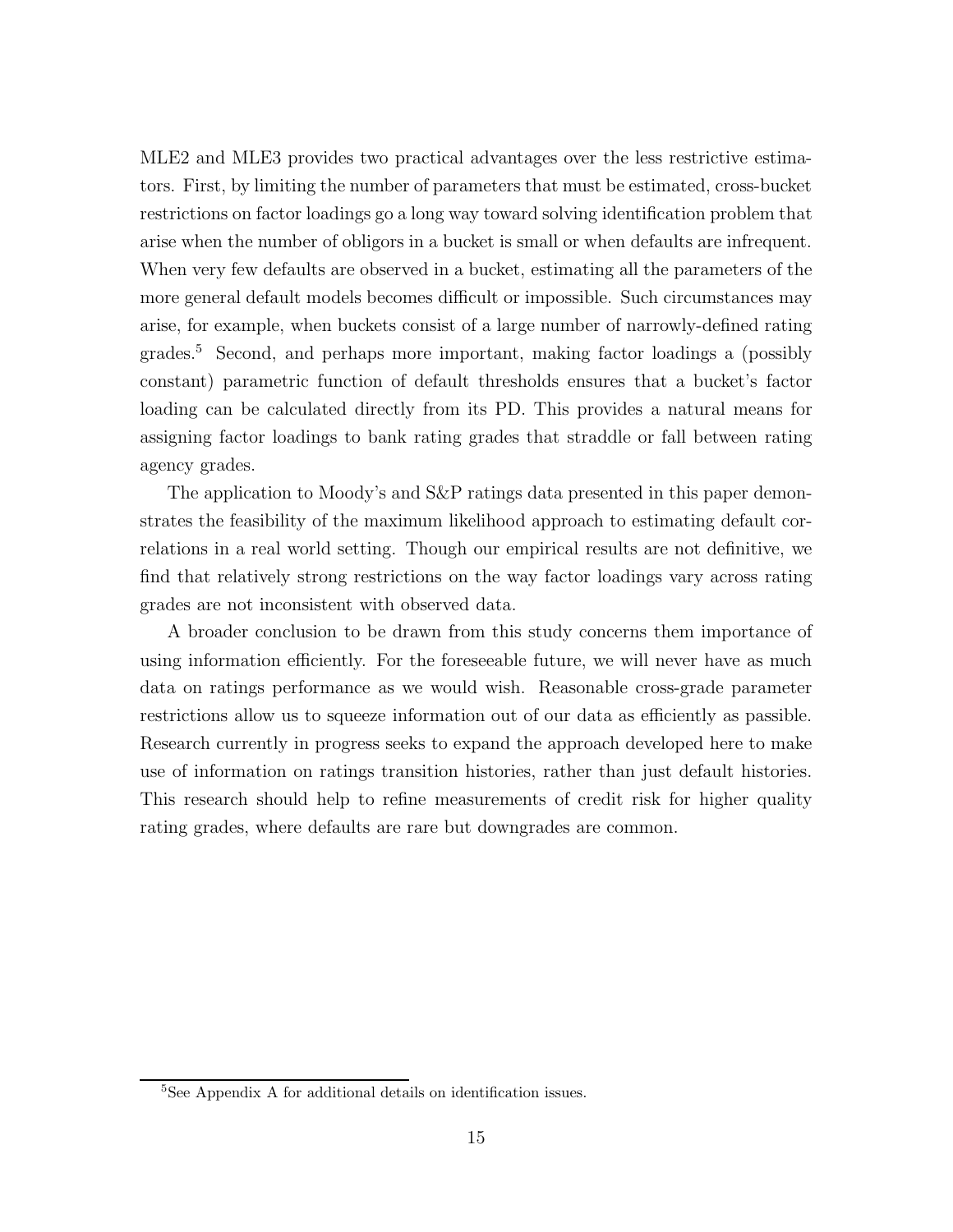|                                                     |           | Default   | No. of   |
|-----------------------------------------------------|-----------|-----------|----------|
| Grade                                               | <b>PD</b> | Threshold | Obligors |
|                                                     | 0.0015    | $-2.9677$ | 400      |
| В                                                   | 0.0100    | $-2.3263$ | 250      |
| $\left( \begin{array}{c} \cdot \end{array} \right)$ | 0.0500    | $-1.6449$ | 100      |

Table 1: Characteristics of simulated rating grades



Figure 1: Median estimated factor loadings by sample size (error bars show 5th and 95th percentiles).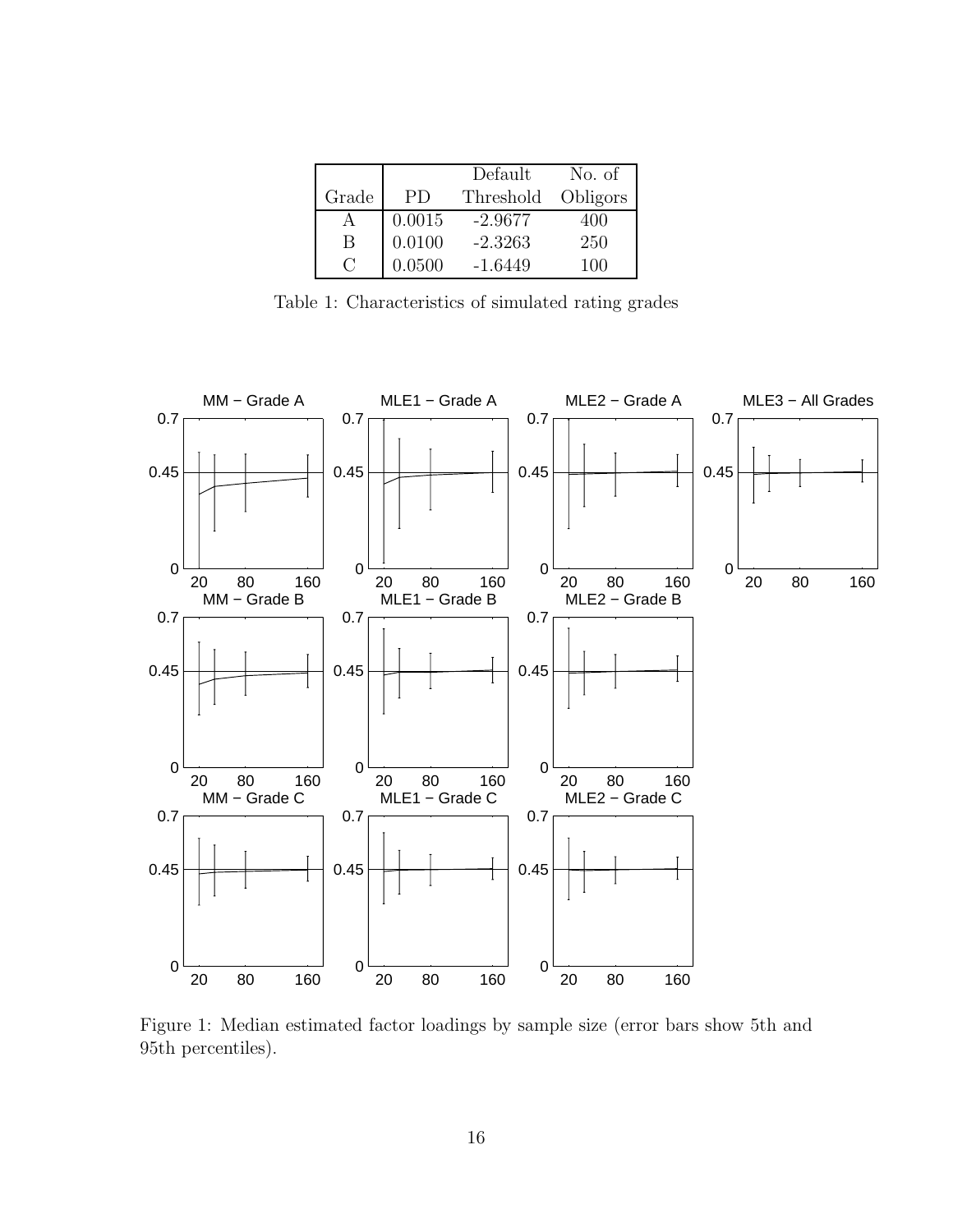|                                   |                      | $_{\rm NM}$                                                                      |               |                  | MLE1         |                                                                                                                 |                 | MLE <sub>2</sub>                                         |                 | MLE3   |
|-----------------------------------|----------------------|----------------------------------------------------------------------------------|---------------|------------------|--------------|-----------------------------------------------------------------------------------------------------------------|-----------------|----------------------------------------------------------|-----------------|--------|
|                                   | $\blacktriangleleft$ | $\mathbf{D}$                                                                     | $\circ$       | $\blacktriangle$ | $\mathbf{r}$ | $\circ$                                                                                                         | $\overline{A}$  | $\mathbb{B}$                                             | $\circ$         | All    |
| Mean                              | 0.3251               | 0.3936                                                                           | 0.4303        | 8728.0           | 0.4272       |                                                                                                                 |                 | $0.4390$ 0.4356 0.4389                                   | 0.4427   0.4374 |        |
| 20 Std. Dev.                      | 0.1435               | 0.0995                                                                           | 0.0917        | 0.1762           | 0.1053       | 0.0852                                                                                                          |                 | 0.1319 0.0907                                            | 0.0773          | 0.0743 |
| <b>RMSE</b>                       | 0.1901               | 0.1143                                                                           | 0.0937        | 0.1914           | 0.1077       | 0.0858                                                                                                          | 0.1325          | 0.0913                                                   | 0.0775          | 0.0753 |
| Mean                              | 0.3721               |                                                                                  | 0.4166 0.4382 | 1614.0           |              |                                                                                                                 |                 | $0.4429$ $0.4462$ $0.4418$ $0.4426$ $0.4444$             |                 | 0.4454 |
| 40 Std. Dev.                      | 0.1078               | 0.0792                                                                           | 0.0698        | 0.1269           | 1120.0       | 0.0609                                                                                                          | 0.0885          | 0.0610                                                   | 0.0550          | 0.0529 |
| $\frac{\text{RMSE}}{\text{Mean}}$ | 0.1329               | 0.0859                                                                           | 10/020        |                  |              | $\begin{array}{ ccc } \hline 0.1315 & 0.0720 & 0.0610 \\ \hline 0.4329 & 0.4468 & 0.4499 \\ \hline \end{array}$ |                 | 0.0888 0.0614                                            | 0.0553          | 0.0530 |
|                                   | 0.4003               | 0.4301                                                                           | 0.4439        |                  |              |                                                                                                                 |                 | 0.4455 0.4481                                            | 16770           | 0.4486 |
| 80 Std. Dev.                      | 0.0779               | 0.0611                                                                           | 0.0498        | 1880.0           |              | $0.0512$ $0.0432$                                                                                               |                 | $0.0619$ 0.0454                                          | 0.0401          | 0.0396 |
| <b>RMSE</b>                       | 0.0923               | 0.0642                                                                           | 0.0501        | 0.0853           | 0.0513       | 0.0432                                                                                                          | 0.0620          | 0.0454                                                   | 0.0400          | 0.0396 |
| Mean                              | 0.4261               | 0.4427                                                                           | 0.4503        | 0.4527           |              | $0.4536$ $0.4548$                                                                                               | 0.4573 0.4563   |                                                          | 0.4571          | 0.4548 |
| 160 Std. Dev.                     | 0.0590               | 0.0468                                                                           | 0.0358        | 0.0595           | 0.0368       |                                                                                                                 | $0.0320$ 0.0467 | 0.0369                                                   | 0.0333          | 0.0311 |
| <b>RMSE</b>                       | 0.0636               |                                                                                  | 0.0474 0.0358 |                  |              | $0.0595$ 0.0369 0.0324                                                                                          |                 | $\begin{bmatrix} 0.0472 & 0.0374 & 0.0341 \end{bmatrix}$ |                 | 0.0315 |
|                                   |                      | Table 2: Distribution of estimated factor loadings by sample size for $w = 0.45$ |               |                  |              |                                                                                                                 |                 |                                                          |                 |        |

| $\frac{1}{2}$                                                                                                               |
|-----------------------------------------------------------------------------------------------------------------------------|
|                                                                                                                             |
| <br>                                                                                                                        |
| ξ                                                                                                                           |
| ı                                                                                                                           |
| $\frac{1}{2}$                                                                                                               |
| l<br>į                                                                                                                      |
| i<br>l<br>ı<br>ı                                                                                                            |
|                                                                                                                             |
| いさ いりひ じらくり<br>I<br>J<br>ĺ<br>ı<br>֖֖֖֖֖֖֧֧֚֚֚֚֚֚֚֚֚֚֚֚֚֚֚֚֚֚֚֡֝֓֝֬֝֓֬֝֓֬֝֓֬֝֓֬֓֓֬֓֓֬֓֓֬֝֓֬֝֓֬֝֬֝֬֓֬֝֬֝֬֝֬֝֬֝֬֝֬֝֬֝֬֝֬<br>l |
| ١                                                                                                                           |
| いくこ いしりくり                                                                                                                   |
| $\frac{1}{2}$                                                                                                               |
|                                                                                                                             |
| くうらん<br>İ<br>$\ddot{\phantom{0}}$                                                                                           |
|                                                                                                                             |
| ۱,                                                                                                                          |
| ı                                                                                                                           |
| <br> <br> <br>י<br>י<br>í                                                                                                   |
| $\mathbf{i}$<br>¢                                                                                                           |
| í<br>$\overline{a}$<br>l<br>-<br>E<br>$\overline{1}$                                                                        |
| É<br>۱                                                                                                                      |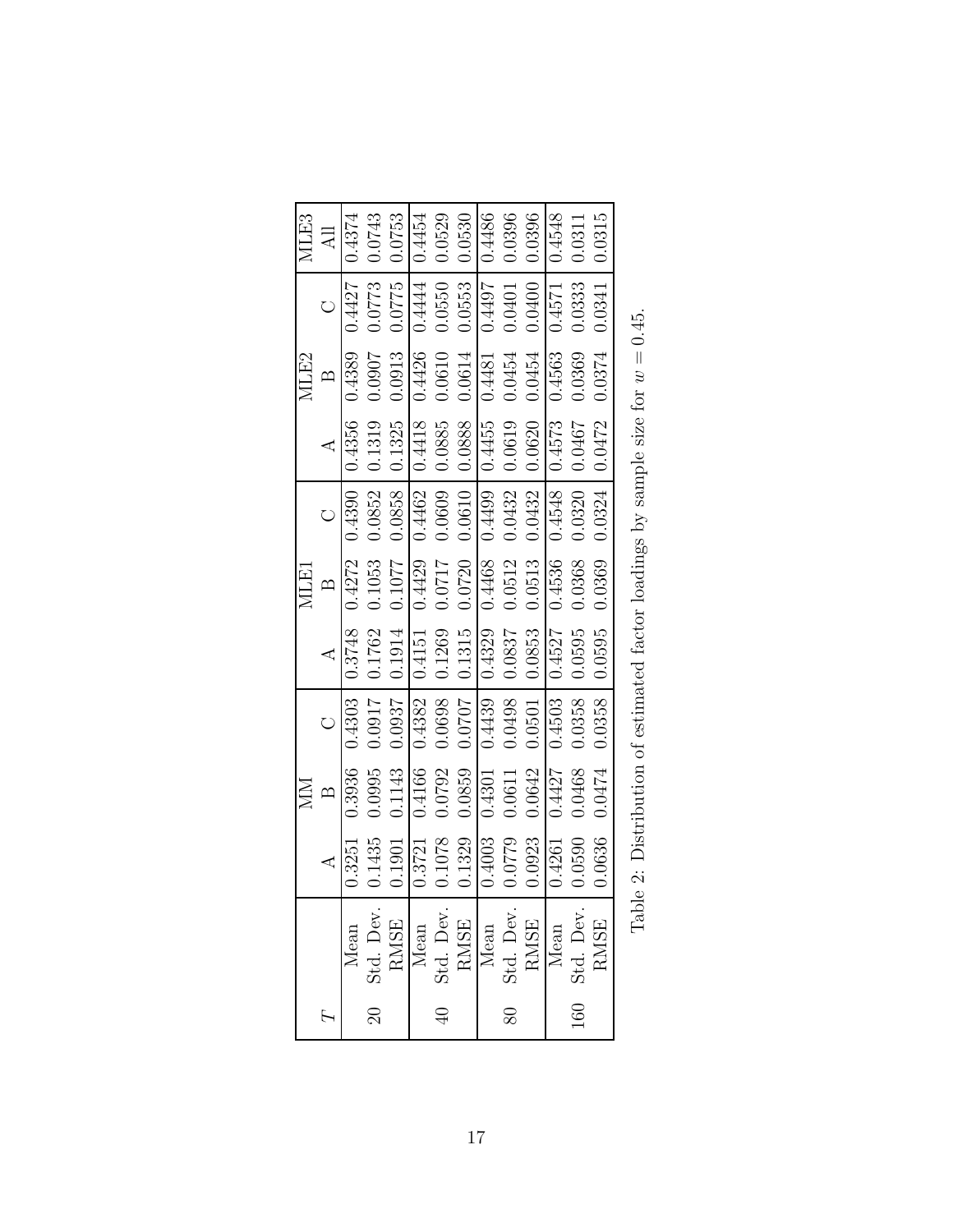|                  |                                                                                                                                                                                                 |                                                                                                                 |                                                                                                                                                                       | MLE1                                                                                                                                                                                                                                                                                                                                                     |                                                                                                                                                                                                                |                                                                                                                                                                                                                                                                                                                                                                 | MLE2                                                                                                                                                                      |                                                                                                                                                                                                                                         |                                                                                                                                                              | MLE3                                                                                                                                                      |                                                                                                                                |
|------------------|-------------------------------------------------------------------------------------------------------------------------------------------------------------------------------------------------|-----------------------------------------------------------------------------------------------------------------|-----------------------------------------------------------------------------------------------------------------------------------------------------------------------|----------------------------------------------------------------------------------------------------------------------------------------------------------------------------------------------------------------------------------------------------------------------------------------------------------------------------------------------------------|----------------------------------------------------------------------------------------------------------------------------------------------------------------------------------------------------------------|-----------------------------------------------------------------------------------------------------------------------------------------------------------------------------------------------------------------------------------------------------------------------------------------------------------------------------------------------------------------|---------------------------------------------------------------------------------------------------------------------------------------------------------------------------|-----------------------------------------------------------------------------------------------------------------------------------------------------------------------------------------------------------------------------------------|--------------------------------------------------------------------------------------------------------------------------------------------------------------|-----------------------------------------------------------------------------------------------------------------------------------------------------------|--------------------------------------------------------------------------------------------------------------------------------|
|                  | MM<br>B<br>2.983 -2.331<br>-2.983 -2.335<br>0.096 0.063<br>0.097 0.063<br>0.124 0.093<br>0.126 0.139<br>0.138 0.202<br>3.042 -2.358<br>0.180 0.140<br>0.180 0.140<br>0.180 0.140<br>0.180 0.140 |                                                                                                                 |                                                                                                                                                                       |                                                                                                                                                                                                                                                                                                                                                          |                                                                                                                                                                                                                |                                                                                                                                                                                                                                                                                                                                                                 |                                                                                                                                                                           | $\circ$                                                                                                                                                                                                                                 | $\mathcal{A}$                                                                                                                                                | $\mathbf{p}$                                                                                                                                              | $\circ$                                                                                                                        |
| Mean             |                                                                                                                                                                                                 | $rac{C}{1.647}$                                                                                                 |                                                                                                                                                                       |                                                                                                                                                                                                                                                                                                                                                          |                                                                                                                                                                                                                |                                                                                                                                                                                                                                                                                                                                                                 |                                                                                                                                                                           |                                                                                                                                                                                                                                         |                                                                                                                                                              | $-2.331$                                                                                                                                                  | $\overline{1.647}$                                                                                                             |
| $0.15$ Std. Dev. |                                                                                                                                                                                                 |                                                                                                                 |                                                                                                                                                                       |                                                                                                                                                                                                                                                                                                                                                          |                                                                                                                                                                                                                |                                                                                                                                                                                                                                                                                                                                                                 |                                                                                                                                                                           |                                                                                                                                                                                                                                         |                                                                                                                                                              |                                                                                                                                                           |                                                                                                                                |
| <b>RMSE</b>      |                                                                                                                                                                                                 | $\begin{array}{c} 0.060 \\ -1.651 \\ 0.087 \\ 0.087 \\ 0.087 \\ -1.659 \\ 0.124 \\ 0.124 \\ -1.653 \end{array}$ | $\begin{array}{r} 4 \\ -2.982 \\ 0.096 \\ 0.097 \\ -2.987 \\ 0.125 \\ 0.126 \\ -3.008 \\ -1.73 \\ 0.173 \\ -0.174 \\ 0.033 \\ 0.213 \\ 0.313 \\ 0.327 \\ \end{array}$ | $\begin{array}{r} \n\text{B} \\ -2.331 \\ 0.063 \\ 0.063 \\ -2.334 \\ 0.094 \\ -0.094 \\ -0.343 \\ -0.137 \\ -0.138 \\ -0.138 \\ -0.138 \\ \hline\n0.036 \\ 0.189 \\ \hline\n0.138 \\ -0.189 \\ \hline\n0.039 \\ \hline\n0.039 \\ -0.189 \\ \hline\n0.039 \\ -0.189 \\ \hline\n0.039 \\ -0.189 \\ \hline\n0.039 \\ -0.189 \\ -0.189 \\ -0.189 \\ -0.189$ | $\begin{array}{r l} \hline \text{C} & \text{0.660} \\ \hline 1.647 & 0.060 \\ \hline 0.060 & 0.088 \\ \hline 0.088 & 8 \\ 0.088 & 0.123 \\ \hline 1.657 & 0.124 \\ \hline 0.153 & 0.155 \\ \hline \end{array}$ | $\begin{array}{r} \n 4 \\  -2.981 \\  -0.097 \\  0.097 \\  -2.985 \\  -1.295 \\  -1.295 \\  -1.0126 \\  -1.035 \\  -1.035 \\  -1.035 \\  -1.030 \\  -1.030 \\  -1.030 \\  -1.030 \\  -1.030 \\  -1.030 \\  -1.030 \\  -1.030 \\  -1.030 \\  -1.030 \\  -1.030 \\  -1.030 \\  -1.030 \\  -1.030 \\  -1.030 \\  -1.030 \\  -1.030 \\  -1.030 \\  -1.030 \\  -1.0$ | $\begin{array}{r} \hline \text{B} \\ -2.331 \\ 0.063 \\ 0.064 \\ -2.335 \\ 0.093 \\ -2.345 \\ 0.093 \\ -2.345 \\ -1.27 \\ 0.129 \\ -2.345 \\ 0.156 \\ \hline \end{array}$ | $\begin{array}{r l} \hline 1.647 \\ \hline 0.060 \\ \hline 0.060 \\ \hline 1.653 \\ \hline 0.088 \\ \hline 0.088 \\ \hline 1.651 \\ \hline 1.652 \\ \hline 1.117 \\ \hline 0.118 \\ \hline 0.118 \\ \hline 1.652 \\ \hline \end{array}$ | $\begin{array}{r} 2.982 \\ 0.096 \\ 0.097 \\ 0.124 \\ 0.126 \\ 0.126 \\ 0.165 \\ 0.165 \\ 0.161 \\ 0.161 \\ 0.161 \\ 0.138 \\ 0.191 \\ 0.191 \\ \end{array}$ | $\begin{array}{c c} 0.063 \\ -0.063 \\ \hline 0.094 \\ 0.094 \\ \hline 0.132 \\ -0.132 \\ \hline 0.132 \\ -0.159 \\ \hline 0.034 \\ 0.132 \\ \end{array}$ | $\begin{array}{c} 0.060 \\ -1.651 \\ 0.088 \\ 0.088 \\ 0.088 \\ \hline 1.664 \\ 0.120 \\ 0.122 \\ \hline 1.667 \\ \end{array}$ |
| Mean             |                                                                                                                                                                                                 |                                                                                                                 |                                                                                                                                                                       |                                                                                                                                                                                                                                                                                                                                                          |                                                                                                                                                                                                                |                                                                                                                                                                                                                                                                                                                                                                 |                                                                                                                                                                           |                                                                                                                                                                                                                                         |                                                                                                                                                              |                                                                                                                                                           |                                                                                                                                |
| 0.30 Std. Dev.   |                                                                                                                                                                                                 |                                                                                                                 |                                                                                                                                                                       |                                                                                                                                                                                                                                                                                                                                                          |                                                                                                                                                                                                                |                                                                                                                                                                                                                                                                                                                                                                 |                                                                                                                                                                           |                                                                                                                                                                                                                                         |                                                                                                                                                              |                                                                                                                                                           |                                                                                                                                |
| <b>RMSE</b>      |                                                                                                                                                                                                 |                                                                                                                 |                                                                                                                                                                       |                                                                                                                                                                                                                                                                                                                                                          |                                                                                                                                                                                                                |                                                                                                                                                                                                                                                                                                                                                                 |                                                                                                                                                                           |                                                                                                                                                                                                                                         |                                                                                                                                                              |                                                                                                                                                           |                                                                                                                                |
| Mean             |                                                                                                                                                                                                 |                                                                                                                 |                                                                                                                                                                       |                                                                                                                                                                                                                                                                                                                                                          |                                                                                                                                                                                                                |                                                                                                                                                                                                                                                                                                                                                                 |                                                                                                                                                                           |                                                                                                                                                                                                                                         |                                                                                                                                                              |                                                                                                                                                           |                                                                                                                                |
| 0.45 Std. Dev.   |                                                                                                                                                                                                 |                                                                                                                 |                                                                                                                                                                       |                                                                                                                                                                                                                                                                                                                                                          |                                                                                                                                                                                                                |                                                                                                                                                                                                                                                                                                                                                                 |                                                                                                                                                                           |                                                                                                                                                                                                                                         |                                                                                                                                                              |                                                                                                                                                           |                                                                                                                                |
| <b>RMSE</b>      |                                                                                                                                                                                                 |                                                                                                                 |                                                                                                                                                                       |                                                                                                                                                                                                                                                                                                                                                          |                                                                                                                                                                                                                |                                                                                                                                                                                                                                                                                                                                                                 |                                                                                                                                                                           |                                                                                                                                                                                                                                         |                                                                                                                                                              |                                                                                                                                                           |                                                                                                                                |
| Mean             |                                                                                                                                                                                                 |                                                                                                                 |                                                                                                                                                                       |                                                                                                                                                                                                                                                                                                                                                          |                                                                                                                                                                                                                |                                                                                                                                                                                                                                                                                                                                                                 |                                                                                                                                                                           |                                                                                                                                                                                                                                         |                                                                                                                                                              |                                                                                                                                                           |                                                                                                                                |
| 0.60 Std. Dev.   |                                                                                                                                                                                                 |                                                                                                                 |                                                                                                                                                                       |                                                                                                                                                                                                                                                                                                                                                          |                                                                                                                                                                                                                |                                                                                                                                                                                                                                                                                                                                                                 |                                                                                                                                                                           | 0.133<br>0.133                                                                                                                                                                                                                          |                                                                                                                                                              |                                                                                                                                                           | 0.137                                                                                                                          |
| RMSE             |                                                                                                                                                                                                 | $0.165$<br>$0.165$                                                                                              |                                                                                                                                                                       |                                                                                                                                                                                                                                                                                                                                                          |                                                                                                                                                                                                                |                                                                                                                                                                                                                                                                                                                                                                 |                                                                                                                                                                           |                                                                                                                                                                                                                                         |                                                                                                                                                              |                                                                                                                                                           | 0.139                                                                                                                          |
| True Value       | $-2.968 - 2.326$                                                                                                                                                                                | $-1.645$                                                                                                        | $-2.968$                                                                                                                                                              | $-2.326$                                                                                                                                                                                                                                                                                                                                                 | $-1.645$                                                                                                                                                                                                       | $-2.968$                                                                                                                                                                                                                                                                                                                                                        | $-2.326$                                                                                                                                                                  | $-1.645$                                                                                                                                                                                                                                | $-2.968$                                                                                                                                                     | $-2.326$                                                                                                                                                  | $-1.645$                                                                                                                       |
|                  |                                                                                                                                                                                                 |                                                                                                                 |                                                                                                                                                                       |                                                                                                                                                                                                                                                                                                                                                          |                                                                                                                                                                                                                |                                                                                                                                                                                                                                                                                                                                                                 |                                                                                                                                                                           |                                                                                                                                                                                                                                         |                                                                                                                                                              |                                                                                                                                                           |                                                                                                                                |

| くく こうこく<br>١<br>I<br>$\begin{array}{c} \hline \end{array}$<br>ı<br>$\frac{1}{2}$ |
|----------------------------------------------------------------------------------|
| くりょう<br>)<br>}                                                                   |
| $\frac{1}{2}$<br>ı<br>J                                                          |
| しゅっこう ちょうしゃ<br>$\frac{1}{2}$                                                     |
| S<br>S<br>S<br>くうか こくさい こくし<br>i<br>l                                            |
| .<br>.<br>.<br>I<br>í<br>ן<br>ו<br>$\frac{1}{2}$                                 |
| י<br>-<br>-<br>-<br>)<br>2<br>2<br>2<br>l<br>$\overline{a}$<br>Ï<br>Ī            |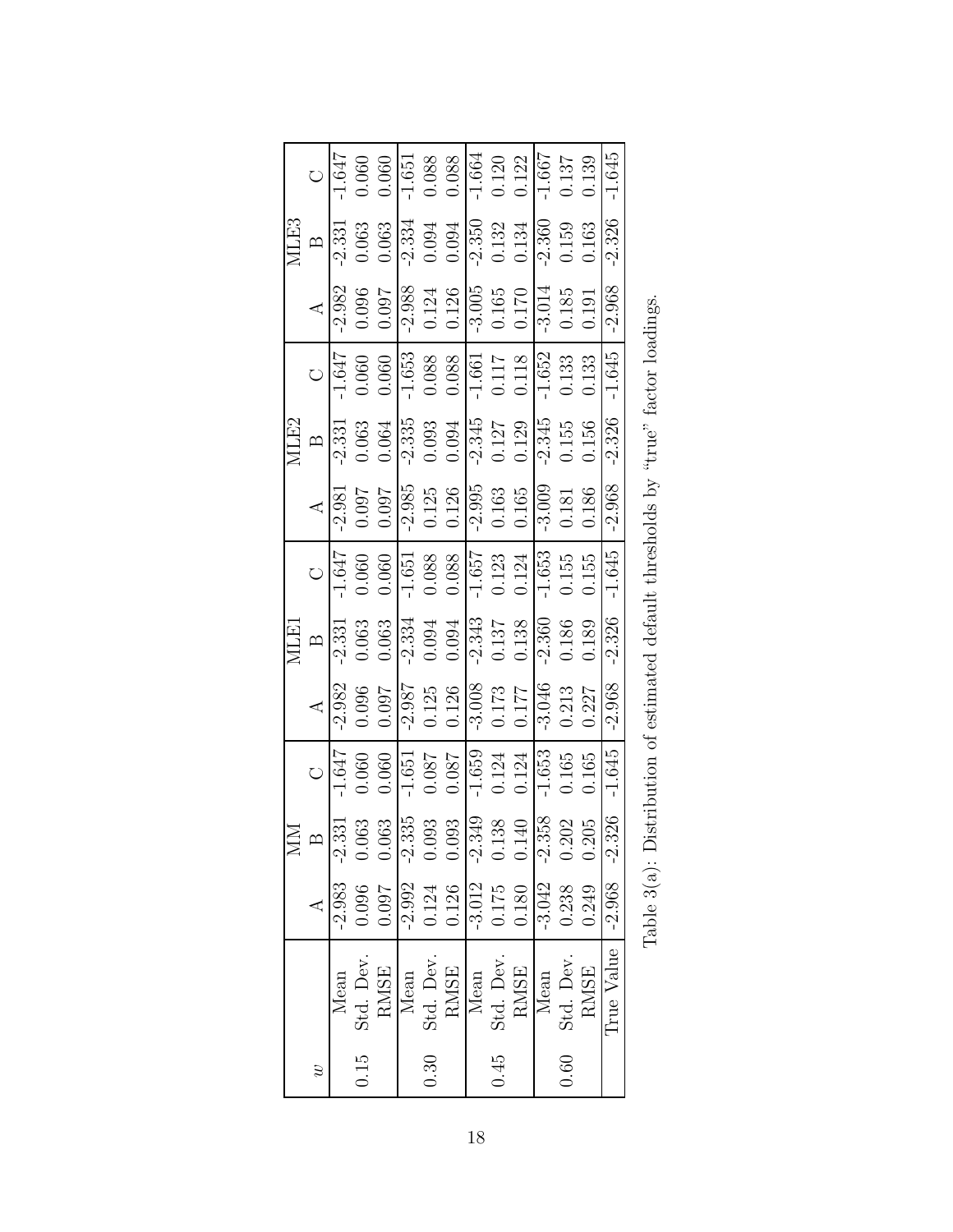|      | O                    | $5.00\overline{\text{8}}$ | 0.620            | 0.619       | 5.006 | 0.911          | 0.911       | 4.923                  | 1.222            | 1.224                 | 4.926 | 1.369          | 1.370       | 5.000                  |                                                                                                               |
|------|----------------------|---------------------------|------------------|-------------|-------|----------------|-------------|------------------------|------------------|-----------------------|-------|----------------|-------------|------------------------|---------------------------------------------------------------------------------------------------------------|
| MLE3 | $\mathbf{\Omega}$    | 1.000                     | 0.167            | 0.167       | 1.008 | 0.249          | 0.249       | 0.990                  | 0.351            | 0.351                 | 0.984 | 0.387          | 0.387       | 1.000                  |                                                                                                               |
|      | $\blacktriangleleft$ | 0.149                     | 0.045            | 0.045       | 0.151 | 0.059          | 0.059       | 0.151                  | 0.083            | 0.083                 | 0.150 | 0.085          | 0.085       | 0.150                  |                                                                                                               |
|      | $\circ$              | $5.008$                   | 0.618            | 0.618       | 4.986 | 0.908          | $0.908\,$   | 4.953                  | 1.198            | 1.198                 | 5.078 | 1.372          | 1.374       | 5.000                  |                                                                                                               |
| MLE2 | $\mathbf{\Omega}$    | 0.999                     | 0.167            | 0.167       | 1.003 | 0.248          | 0.248       | $1.000\,$              | 0.338            | 0.338                 | 1.020 | 0.399          | 0.400       | $1.000\,$              |                                                                                                               |
|      | $\prec$              | 0.150                     | 0.045            | 0.045       | 0.152 | 0.061          | 0.061       | 0.155                  | 0.085            | 0.085                 | 0.152 | 0.085          | 0.085       | 0.150                  |                                                                                                               |
|      | $\circ$              | 5.008                     | 0.616            | 0.615       | 5.003 | 0.909          | 0.909       | 5.006                  | $1.264\,$        | 1.263                 | 5.121 | 1.646          | 1.650       | 5.000                  |                                                                                                               |
| MLEI | $\mathbf{\Omega}$    | 1.000                     | 0.167            | 0.166       | 1.007 | 0.252          | 0.252       | 1.014                  | 0.381            | 0.381                 | 1.015 | 0.525          | 0.525       | 1.000                  |                                                                                                               |
|      | $\prec$              | 0.149                     | 0.045            | 0.045       | 0.151 | 0.059          | 0.059       | 0.152                  | 0.089            | 0.089                 | 0.145 | $0.108\,$      | 0.108       | 0.150                  |                                                                                                               |
|      | $\circ$              | 5.008                     | 0.616            | 0.616       | 4.998 | 0.896          | 0.896       | 4.985                  | 1.286            | 1.286                 | 5.144 | 757.1          | 1.762       | 5.000                  |                                                                                                               |
| NN   | $\mathbf{\Omega}$    | 1.000                     | 0.166            | 0.166       | 1.002 | 0.247          | 0.247       | 0.999                  | 0.379            | 0.379                 | 1.041 | 0.582          | 0.583       | 1.000                  |                                                                                                               |
|      |                      | 0.149                     | 0.045            | 0.045       | 0.149 | 158<br>0.0     | 958<br>0.0  | 0S<br>$\overline{0.1}$ |                  | $\frac{0.095}{0.095}$ |       | 145<br>0.1     | 45<br>0.1   | 50<br>$\overline{0.1}$ |                                                                                                               |
|      |                      | Mean                      | $0.15$ Std. Dev. | <b>RMSE</b> | Mean  | 0.30 Std. Dev. | <b>RMSE</b> | Mean                   | $0.45$ Std. Dev. | <b>RMSE</b>           | Mean  | 0.60 Std. Dev. | <b>RMSE</b> | True Value             | Table 3(b): Distribution of estimated default probabilities by "true" factor loadings (in percentage points). |
|      |                      |                           |                  |             |       |                |             |                        |                  |                       |       |                |             |                        |                                                                                                               |

| ׇׇ֠֕֡<br>ׇ֚֘֡ |
|---------------|
|               |
|               |
| ,             |
| l             |
| į<br>j        |
| I             |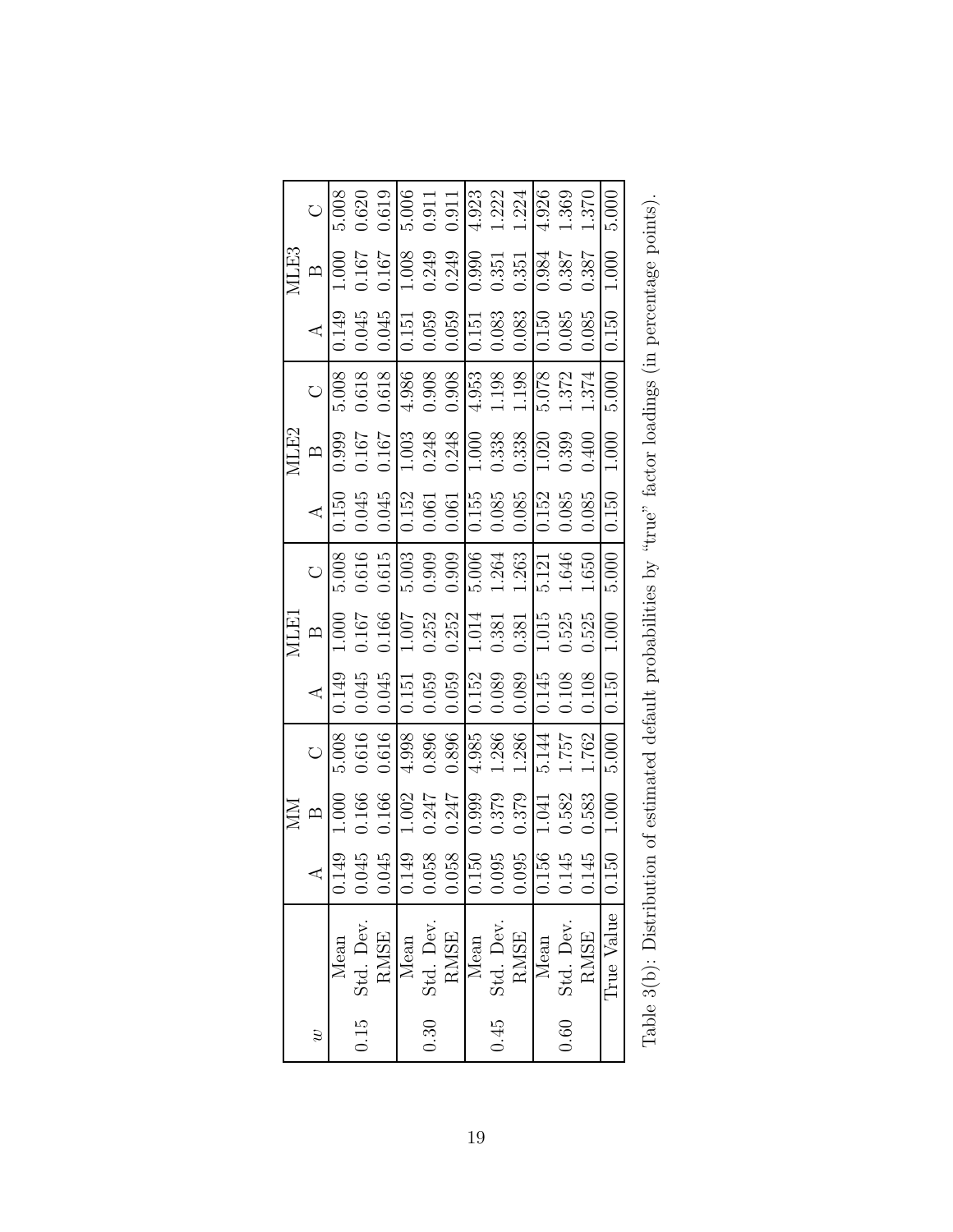|                                 |        | MM            |                            |                | MLE1              |                                                                                                                        |                 | MLE2   |                 | MLE3            |
|---------------------------------|--------|---------------|----------------------------|----------------|-------------------|------------------------------------------------------------------------------------------------------------------------|-----------------|--------|-----------------|-----------------|
|                                 |        |               |                            | $\overline{A}$ | $\mathbb{B}$      | $\bigcup$                                                                                                              | $\overline{A}$  | $\Box$ | $\bigcup$       | $\overline{AB}$ |
| $\label{eq:mean} \text{Mean}$   |        | 0.1161 0.1222 |                            |                |                   | $\boxed{0.1321} \begin{array}{ l} 0.1220 & 0.1180 & 0.1257 & 0.1643 & 0.1383 & 0.1412 & 0.1341 \end{array}$            |                 |        |                 |                 |
|                                 |        |               |                            |                |                   | $0.1146 \quad 0.0837 \quad 0.0761 \quad 0.1174 \quad 0.0813 \quad 0.0736 \quad 0.1032 \quad 0.0703 \quad 0.0638 \quad$ |                 |        |                 | 0.0533          |
| Std. Dev.<br>RMSE<br>Percentile |        |               | $0.1195$ $0.0882$ $0.0782$ |                |                   | $\begin{array}{ ccc c c c c c c c } \hline 0.1206 & 0.0874 & 0.0775 & 0.1042 & 0.0712 & 0.0644 \hline \end{array}$     |                 |        |                 | 0.0556          |
|                                 |        |               |                            |                |                   |                                                                                                                        |                 |        |                 |                 |
|                                 | 0.0000 | 0.0000        | 0.0000                     |                | 0.0013 0.0010     |                                                                                                                        | $0.0019$ 0.0095 | 0.0099 | $0.0142$ 0.0111 |                 |
| $2.5$<br>$5.0$                  | 0.0000 | 0.0000        | 0.0000                     | 0.0021         | 0.0028            |                                                                                                                        | $0.0042$ 0.0200 | 0.0194 | 0.0273          | 0.0318          |
| $50.0$ (Med.) $\vert$ , $95.0$  | 0.0963 | 0.1338        | 0.1405                     | 0.0955         | 0.1212            |                                                                                                                        | $0.1314$ 0.1544 | 0.1379 | 0.1431          | 0.1387          |
|                                 | 0.3069 | 0.2495        | 0.2453                     |                | $0.3390$ $0.2540$ |                                                                                                                        | $0.2430$ 0.3450 | 0.2570 | 0.2438 0.2173   |                 |
| 97.5                            | 0.3431 |               | 0.2736 0.2637              |                |                   | $0.3814$ $0.2772$ $0.2622$ 0.3817                                                                                      |                 | 0.2793 | $0.2595$ 0.2305 |                 |
|                                 |        |               |                            |                |                   | Table $A(s)$ . Distribution of estimated factor loadings for $m = 0.15$                                                |                 |        |                 |                 |

| ı                                                      |
|--------------------------------------------------------|
| l                                                      |
| $\frac{1}{2}$                                          |
| ξ                                                      |
| $\frac{1}{2}$                                          |
| J<br>ĺ                                                 |
| -<br>-<br>-                                            |
| ۱<br>۱                                                 |
| ו<br>ו                                                 |
| $\sim$ $\sim$ $\sim$<br>֠<br>i<br>$\ddot{\phantom{0}}$ |
|                                                        |
| $\frac{1}{2}$<br>ı<br>ı<br>ı<br>l                      |
| Ì                                                      |
|                                                        |
| $\ddot{\phantom{a}}$                                   |
| i                                                      |
| l<br>.<br>E                                            |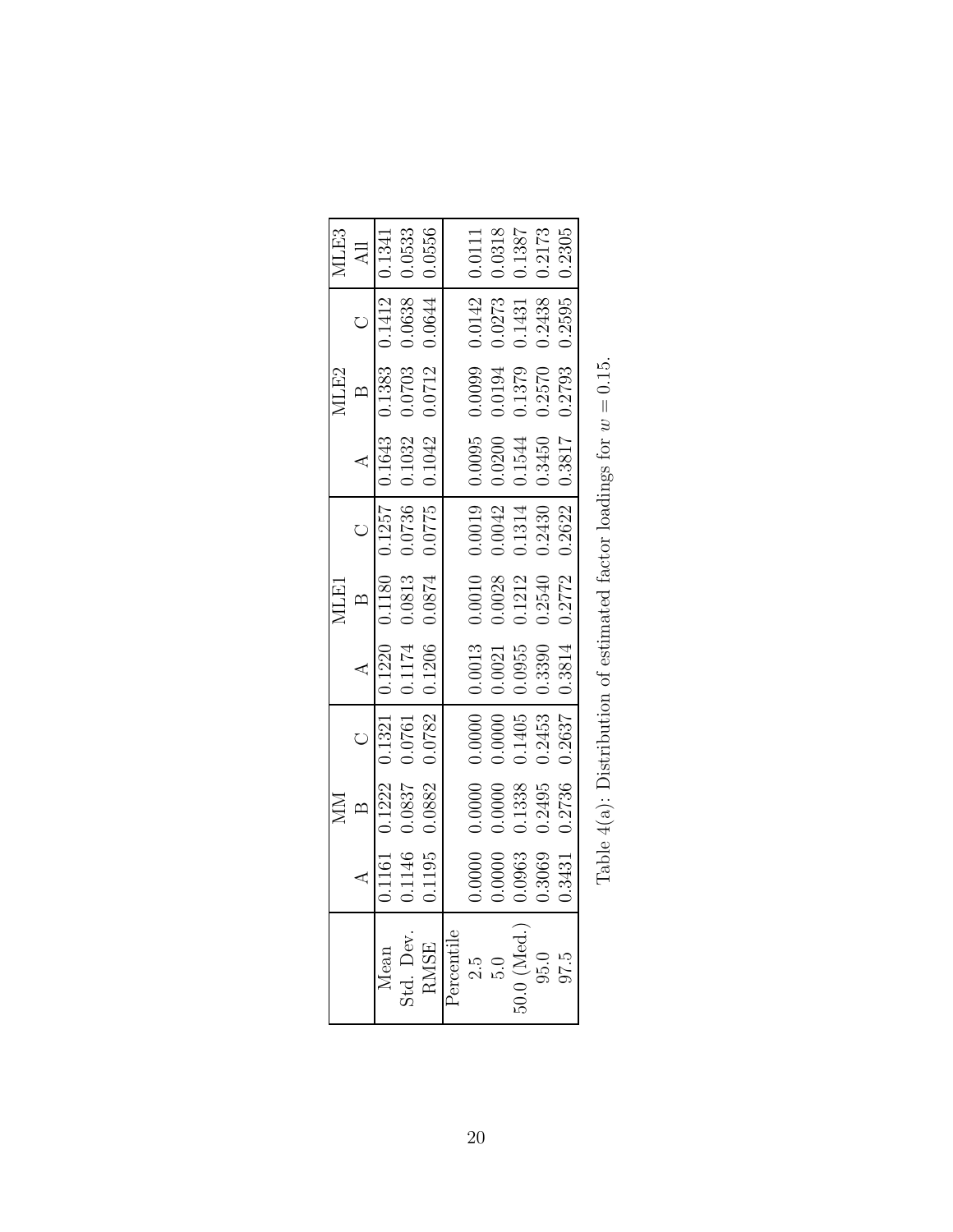|                                                  |        | $M_{\rm M}$                                                                                                                 |           |                                                                                                       | <b>MLE1</b>  |                |                 | MLE2   | MLE3            |                                                                                                                                                                 |
|--------------------------------------------------|--------|-----------------------------------------------------------------------------------------------------------------------------|-----------|-------------------------------------------------------------------------------------------------------|--------------|----------------|-----------------|--------|-----------------|-----------------------------------------------------------------------------------------------------------------------------------------------------------------|
|                                                  |        |                                                                                                                             | $\bigcup$ | $\overline{A}$                                                                                        | $\mathbb{B}$ | $\overline{C}$ | $\overline{A}$  | $\Box$ | $\overline{AB}$ |                                                                                                                                                                 |
| Mean                                             |        | $\begin{array}{cccc c} 0.2172 & 0.2647 & 0.2800 & 0.2354 & 0.2723 & 0.2779 & 0.2898 & 0.2847 & 0.2850 & 0.2849 \end{array}$ |           |                                                                                                       |              |                |                 |        |                 |                                                                                                                                                                 |
|                                                  |        | $0.1306 \quad 0.0791 \quad 0.0752 \quad 0.1519 \quad 0.0863 \quad 0.0757 \quad 0.1173 \quad 0.0773 \quad 0.0707$            |           |                                                                                                       |              |                |                 |        | 0.0621          |                                                                                                                                                                 |
| Std. Dev.<br>RMSE<br>Percentile                  |        | $0.1546 \quad 0.0866 \quad 0.0778 \mid 0.1650 \quad 0.0906 \quad 0.0788 \mid 0.1177 \quad 0.0788 \quad 0.0723$              |           |                                                                                                       |              |                |                 |        | 0.0639          |                                                                                                                                                                 |
|                                                  |        |                                                                                                                             |           |                                                                                                       |              |                |                 |        |                 |                                                                                                                                                                 |
|                                                  |        | 0.0000 0.1034                                                                                                               |           |                                                                                                       |              |                |                 |        |                 |                                                                                                                                                                 |
|                                                  | 0.0000 | 0.1344                                                                                                                      | 0.1583    | 0.0081 0.1216                                                                                         |              |                | 0.1498   0.0892 | 0.1529 |                 |                                                                                                                                                                 |
|                                                  | 0.2383 | 0.2667                                                                                                                      | 0.2809    | $0.2393$ $0.2750$                                                                                     |              |                | $0.2813$ 0.2900 | 0.2841 |                 |                                                                                                                                                                 |
|                                                  | 0.4012 | 0.3934                                                                                                                      |           |                                                                                                       |              |                |                 | 0.4115 |                 |                                                                                                                                                                 |
| 97.5                                             |        | $0.4284$ $0.4168$ $0.4266$                                                                                                  |           | $\begin{array}{ c c c c c c } \hline 0.5429 & 0.4246 & 0.4199 & 0.5280 & 0.4333 \ \hline \end{array}$ |              |                |                 |        | 0.4018          |                                                                                                                                                                 |
|                                                  |        | Table $A(h)$ . Distribution of estimated factor loadings for $m = 0.30$                                                     |           |                                                                                                       |              |                |                 |        |                 |                                                                                                                                                                 |
| $50.0$ (Med.) $\vert$ , $95.0$<br>$2.5$<br>$5.0$ |        |                                                                                                                             |           | $0.3963$ 0.4784 0.4072 0.3968 0.4862                                                                  |              |                |                 |        |                 | $0.1303 \mid 0.0040 \quad 0.0820 \quad 0.1179 \mid 0.0476 \quad 0.1307 \quad 0.1377 \mid 0.1605$<br>0.3961 0.3858<br>0.1660   0.1793<br>0.2876 0.2871<br>0.4171 |

| $\frac{1}{2}$<br>I<br>$\frac{1}{2}$ $\frac{1}{2}$ $\frac{1}{2}$ $\frac{1}{2}$ $\frac{1}{2}$ $\frac{1}{2}$ $\frac{1}{2}$ $\frac{1}{2}$<br>ş<br>l<br>í<br>)<br>ı<br>こうしん あんしょう<br>$\frac{1}{2}$<br>i<br>$\ddot{\phantom{a}}$<br>l<br>ؚ<br>ا<br>١<br>l<br>j<br>ı<br>l<br>l<br>23<br>r<br>E<br>I |  |
|----------------------------------------------------------------------------------------------------------------------------------------------------------------------------------------------------------------------------------------------------------------------------------------------|--|
|                                                                                                                                                                                                                                                                                              |  |
|                                                                                                                                                                                                                                                                                              |  |
|                                                                                                                                                                                                                                                                                              |  |
|                                                                                                                                                                                                                                                                                              |  |
|                                                                                                                                                                                                                                                                                              |  |
|                                                                                                                                                                                                                                                                                              |  |
|                                                                                                                                                                                                                                                                                              |  |
|                                                                                                                                                                                                                                                                                              |  |
|                                                                                                                                                                                                                                                                                              |  |
|                                                                                                                                                                                                                                                                                              |  |
|                                                                                                                                                                                                                                                                                              |  |
|                                                                                                                                                                                                                                                                                              |  |
|                                                                                                                                                                                                                                                                                              |  |
|                                                                                                                                                                                                                                                                                              |  |
|                                                                                                                                                                                                                                                                                              |  |
|                                                                                                                                                                                                                                                                                              |  |
|                                                                                                                                                                                                                                                                                              |  |
|                                                                                                                                                                                                                                                                                              |  |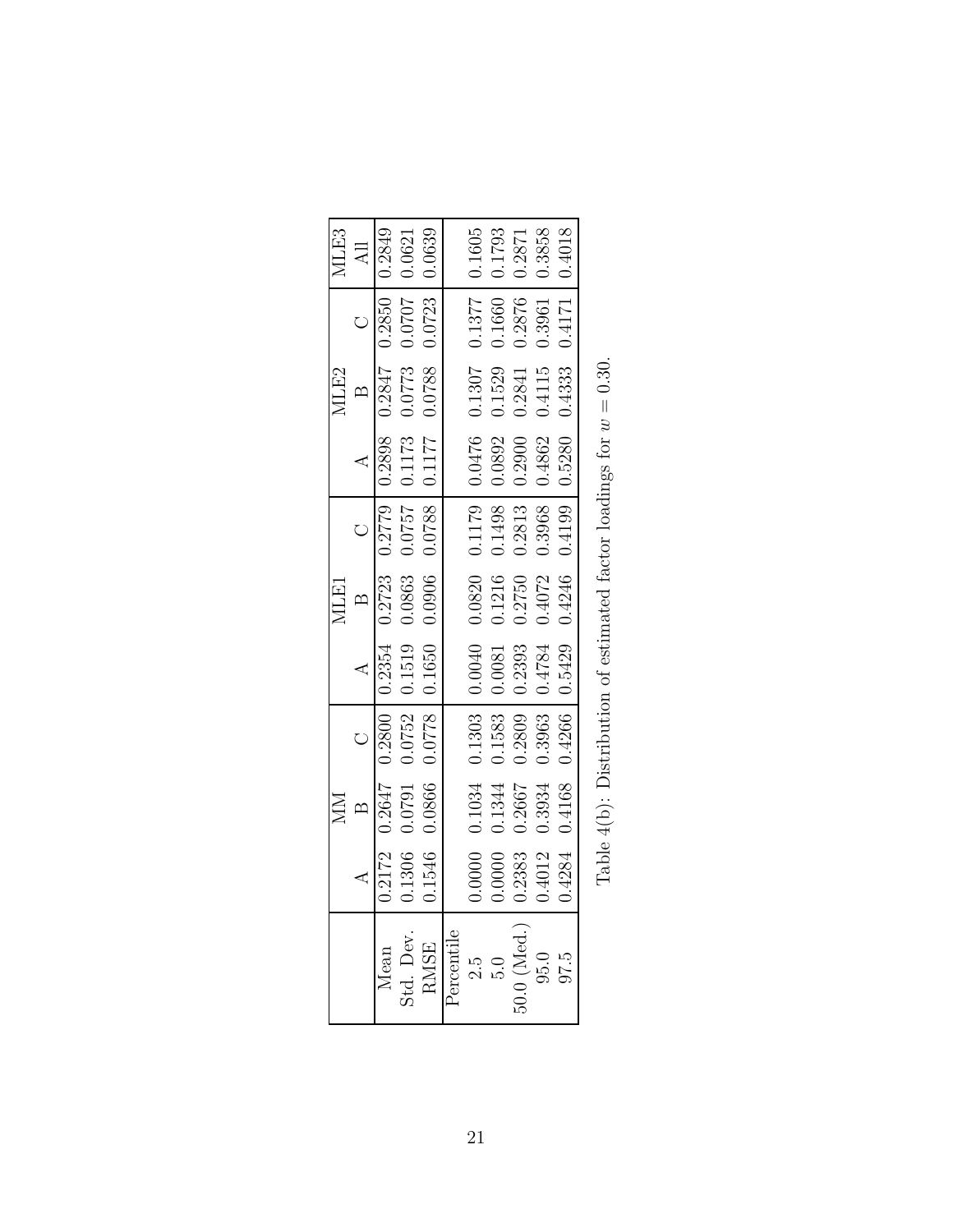|                                 |        | $M_{\rm M}$   |                                                                                                                               |                | NLE1                                                                                           |                |                | MLE2                                                                    |                          | MLE3            |  |
|---------------------------------|--------|---------------|-------------------------------------------------------------------------------------------------------------------------------|----------------|------------------------------------------------------------------------------------------------|----------------|----------------|-------------------------------------------------------------------------|--------------------------|-----------------|--|
|                                 |        |               | $\circ$                                                                                                                       | $\overline{A}$ | $\mathbb{Z}$                                                                                   | $\overline{C}$ | $\overline{A}$ | $\mathbb{B}$                                                            | $\circ$                  | $\overline{AB}$ |  |
| Mean                            |        |               | $0.3158 \quad 0.3868 \quad 0.4150 \quad 0.6249 \quad 0.4251 \quad 0.4251 \quad 0.4289 \quad 0.4319 \quad 0.4278 \quad 0.4880$ |                |                                                                                                |                |                |                                                                         |                          |                 |  |
|                                 |        |               | $0.1457 \quad 0.0954 \quad 0.0919 \quad 0.1732 \quad 0.1022 \quad 0.0865 \quad 0.1255 \quad 0.0880 \quad 0.0796 \quad 0.0753$ |                |                                                                                                |                |                |                                                                         |                          |                 |  |
| Std. Dev.<br>RMSE<br>Percentile |        |               | $0.1980 \quad 0.1144 \quad 0.0983 \quad 0.1955 \quad 0.1062 \quad 0.0900 \quad 0.1272 \quad 0.0898 \quad 0.0826 \quad$        |                |                                                                                                |                |                |                                                                         |                          | $-0.0784$       |  |
|                                 |        |               |                                                                                                                               |                |                                                                                                |                |                |                                                                         |                          |                 |  |
|                                 |        |               | $0.0000$ $0.1998$ $0.2452$ $0.0119$ $0.2026$ $0.2553$ $0.1485$ $0.2475$ $0.2685$ $0.2813$                                     |                |                                                                                                |                |                |                                                                         |                          |                 |  |
| $2.5$<br>$5.0$                  | 0.0000 | 0.2333        | 0.2734                                                                                                                        |                | $\begin{array}{ c c c c c c c c } \hline 0.0238 & 0.2484 & 0.2838 & 0.2061 \hline \end{array}$ |                |                |                                                                         | $0.2816$ $0.2924$ 0.2986 |                 |  |
| $50.0$ (Med.) $\vert$ , $95.0$  |        | 0.3390 0.3849 |                                                                                                                               |                | $0.4115$ 0.3849 0.4258 0.4277 0.4362                                                           |                |                |                                                                         | $0.4354$ $0.4318$ 0.4309 |                 |  |
|                                 |        | 0.5145 0.5520 |                                                                                                                               |                |                                                                                                |                |                | $0.5720   0.6184   0.5780   0.5598   0.6215   0.5677   0.5527   0.5495$ |                          |                 |  |
| 97.5                            |        |               | $0.5393$ $0.5906$ $0.6055$                                                                                                    |                |                                                                                                |                |                |                                                                         |                          |                 |  |
|                                 |        |               | Table $4(e)$ . Distribution of estimated factor loadings for $m = 0.45$                                                       |                |                                                                                                |                |                |                                                                         |                          |                 |  |
|                                 |        |               |                                                                                                                               |                |                                                                                                |                |                |                                                                         |                          |                 |  |

| $\frac{1}{2}$                                                                          |
|----------------------------------------------------------------------------------------|
| $\frac{1}{2}$ is $\frac{1}{2}$ in $\frac{1}{2}$ in $\frac{1}{2}$ in $\frac{1}{2}$<br>₹ |
| ;<br>l                                                                                 |
| )<br>ı<br>i<br>ı                                                                       |
| ハー・パーパー くりょう<br>ı<br>;<br>ı                                                            |
| ļ                                                                                      |
| $\frac{1}{1}$                                                                          |
| $\frac{1}{2}$<br>l                                                                     |
| ı<br>l<br>J<br>ı<br>l                                                                  |
| P                                                                                      |
|                                                                                        |
|                                                                                        |
| l                                                                                      |
| l<br>ļ<br>١<br>l<br>ì<br>.<br>E<br>$\overline{\phantom{a}}$<br>۱                       |
|                                                                                        |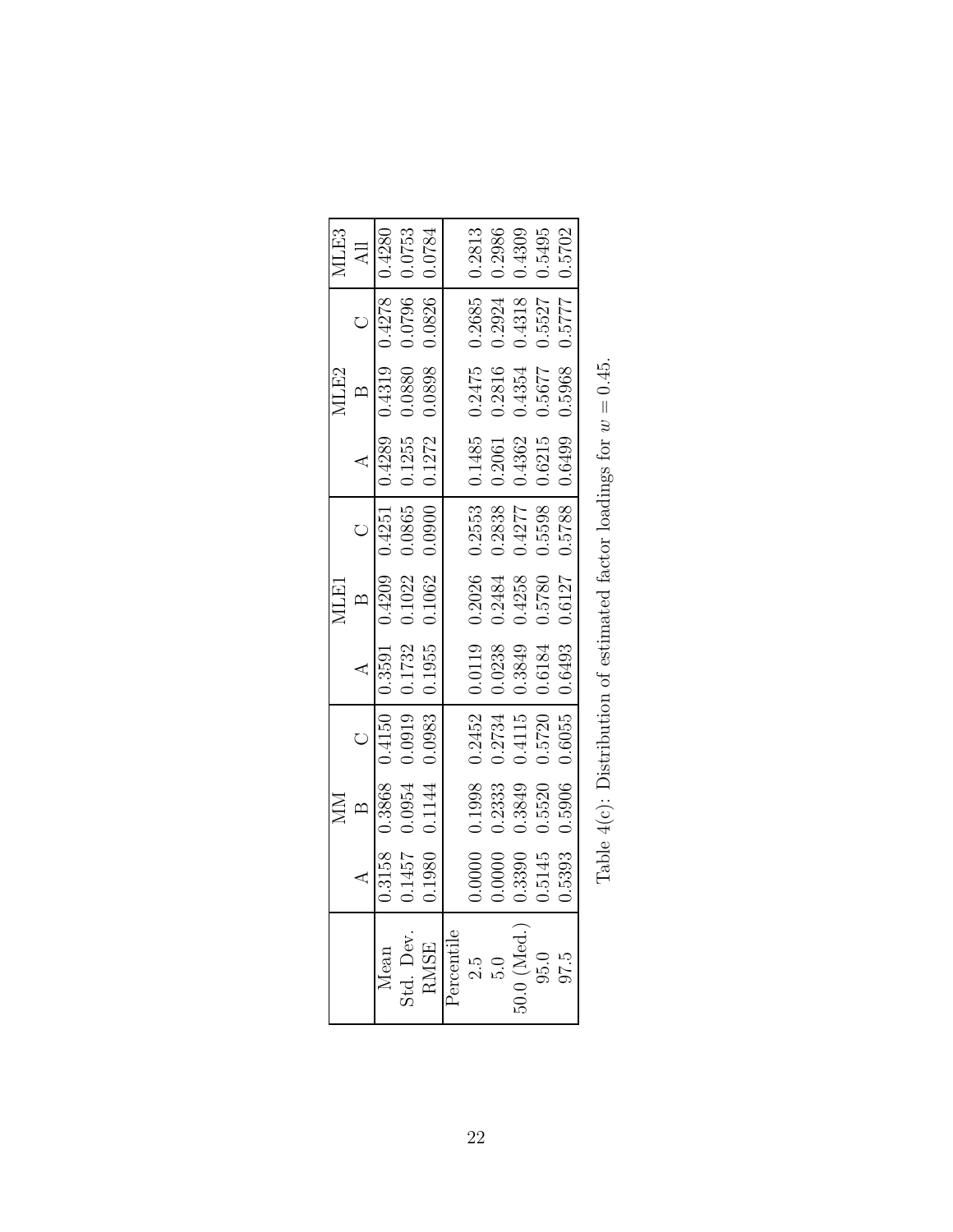|                                 |        | MM     |                                                                                                                                                                                                                                |              | MLE1         |                                                                                                |               | MLE2                                     |                          | MLE3   |
|---------------------------------|--------|--------|--------------------------------------------------------------------------------------------------------------------------------------------------------------------------------------------------------------------------------|--------------|--------------|------------------------------------------------------------------------------------------------|---------------|------------------------------------------|--------------------------|--------|
|                                 |        |        |                                                                                                                                                                                                                                | $\mathbf{A}$ | $\mathbb{B}$ | $\overline{C}$                                                                                 | $\mathcal{A}$ | $\mathbb{B}$                             | $\bigcirc$               | All    |
| Mean                            |        |        | $0.3856$ $0.4941$ $0.5566$ $0.4374$ $0.517$ $0.5740$ $0.5384$ $0.5721$ $0.5767$ $0.5733$                                                                                                                                       |              |              |                                                                                                |               |                                          |                          |        |
|                                 |        |        | $0.1686 \quad 0.1112 \quad 0.1038 \quad 0.2004 \quad 0.1095 \quad 0.0842 \quad 0.1193 \quad 0.0891 \quad 0.0749 \quad 0.0721$                                                                                                  |              |              |                                                                                                |               |                                          |                          |        |
| Std. Dev.<br>RMSE<br>Percentile |        |        | $0.2728$ $0.1535$ $0.1125$ $0.2580$ $0.1196$ $0.0881$ $0.1342$ $0.0933$ $0.0784$ and $0.0134$ $0.00033$ $0.000033$ $0.000033$ $0.000033$ $0.000033$ $0.000033$ $0.000033$ $0.000033$ $0.000033$ $0.000033$ $0.000033$ $0.0000$ |              |              |                                                                                                |               |                                          |                          | 0.0768 |
|                                 |        |        |                                                                                                                                                                                                                                |              |              |                                                                                                |               |                                          |                          |        |
|                                 |        |        | $0.0000 \quad 0.2947 \quad 0.3658 \quad 0.0107 \quad 0.3160 \quad 0.3930 \quad 0.2548 \quad 0.3755 \quad 0.4081 \quad 0.4004$                                                                                                  |              |              |                                                                                                |               |                                          |                          |        |
| $2.5$<br>$5.0$                  | 0.0000 | 0.3219 | 0.3906                                                                                                                                                                                                                         |              |              | $0.0248$ $0.3610$ $0.4267$ 0.3112                                                              |               |                                          | $0.4122$ $0.4377$ 0.4368 |        |
| $50.0$ (Med.) $\vert$ . $95.0$  | 0.4149 | 0.4896 | 0.5503                                                                                                                                                                                                                         |              |              | $\begin{array}{ c c c c c c c c } \hline 0.4769 & 0.5680 & 0.5747 & 0.5606 \hline \end{array}$ |               | 0.5843                                   | 0.5795 0.5822            |        |
|                                 | 0.6007 | 0.6852 | 0.7366                                                                                                                                                                                                                         |              |              | $\begin{array}{ c c c c c c c c } \hline 0.6803 & 0.7037 & 0.7020 & 0.6890 \hline \end{array}$ |               | 0.7008                                   | 0.6917 0.6742            |        |
| 97.5                            |        |        | 0.6304 0.7267 0.7663                                                                                                                                                                                                           |              |              |                                                                                                |               | $0.6970$ $0.7214$ $0.7294$ 0.7037 0.7244 | 0.7150                   | 0.6895 |
|                                 |        |        | Table $d(A)$ : Distribution of estimated factor loadings for $m = 0.60$                                                                                                                                                        |              |              |                                                                                                |               |                                          |                          |        |
|                                 |        |        |                                                                                                                                                                                                                                |              |              |                                                                                                |               |                                          |                          |        |

| ί,                                               |
|--------------------------------------------------|
|                                                  |
| I                                                |
| š                                                |
| $   -$<br>l<br>١<br>l                            |
| -<br>-<br>-<br>)<br>I                            |
| i<br>C<br>ł                                      |
|                                                  |
| i                                                |
| Continued Co.                                    |
| $\ddot{\zeta}$                                   |
| ı<br>;<br>;<br>١<br>l<br>ι                       |
|                                                  |
|                                                  |
| S<br>1<br>l                                      |
|                                                  |
| $\frac{1}{2}$<br>)<br>;<br>}<br>-<br> <br> <br>۱ |
|                                                  |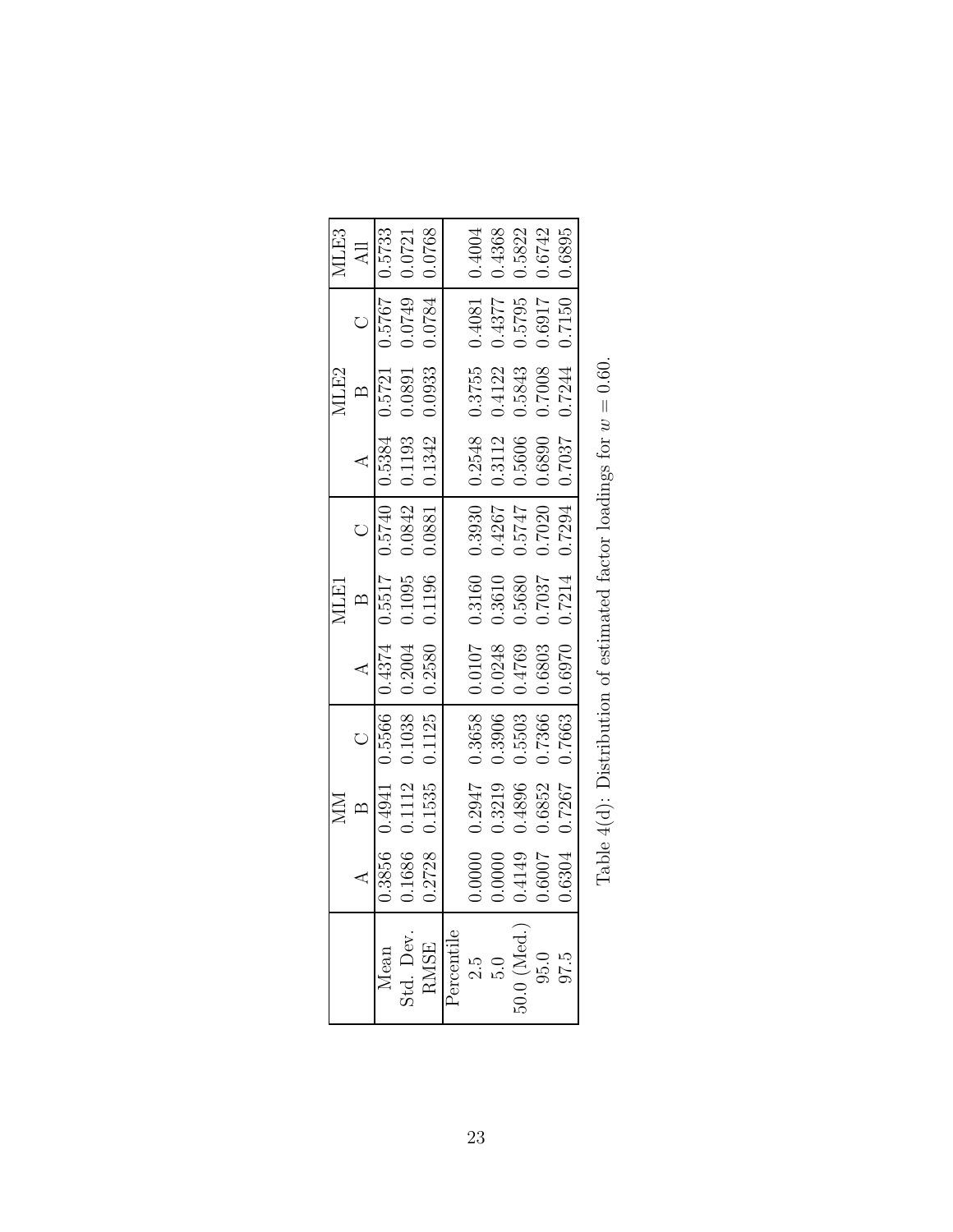|              | Unrestricted | Quadratic | Linear    | Constant  |
|--------------|--------------|-----------|-----------|-----------|
|              | Model        | Index     | Index     | Index     |
| $\mathsf{A}$ | $-3.3340$    | $-3.3183$ | $-3.3376$ | $-3.3370$ |
|              | (0.1562)     | (0.1619)  | (0.1577)  | (0.1522)  |
| <b>BBB</b>   | $-2.9179$    | $-2.9033$ | $-2.9193$ | $-2.9196$ |
|              | (0.1118)     | (0.1192)  | (0.1176)  | (0.1119)  |
| <b>BB</b>    | $-2.3309$    | $-2.3296$ | $-2.3400$ | $-2.3394$ |
|              | (0.0919)     | (0.0842)  | (0.0867)  | (0.0820)  |
| B            | $-1.6716$    | $-1.6611$ | $-1.6704$ | $-1.6701$ |
|              | (0.0599)     | (0.0647)  | (0.0685)  | (0.0663)  |
| CCC          | $-0.9361$    | $-0.9252$ | $-0.9337$ | $-0.9351$ |
|              | (0.0836)     | (0.0818)  | (0.0827)  | (0.0828)  |

Table 5: Estimated default thresholds for S&P data.

|              | Unrestricted | Quadratic | Linear    | Constant  |
|--------------|--------------|-----------|-----------|-----------|
|              | Model        | Index     | Index     | Index     |
| $\mathsf{A}$ | $-3.7697$    | $-3.7717$ | $-3.7654$ | $-3.7731$ |
|              | (0.2546)     | (0.2558)  | (0.2590)  | (0.2547)  |
| Baa          | $-3.0004$    | $-3.0063$ | $-3.0067$ | $-3.0110$ |
|              | (0.1026)     | (0.1064)  | (0.1127)  | (0.1033)  |
| Ba           | $-2.2418$    | $-2.2518$ | $-2.2534$ | $-2.2488$ |
|              | (0.0741)     | (0.0676)  | (0.0720)  | (0.0676)  |
| B            | $-1.5217$    | $-1.5293$ | $-1.5284$ | $-1.5315$ |
|              | (0.0550)     | (0.0571)  | (0.0595)  | (0.0621)  |
| Caa          | $-0.8561$    | $-0.8743$ | $-0.8690$ | $-0.8618$ |
|              | (0.0758)     | (0.0734)  | (0.0736)  | (0.0793)  |

Table 6: Estimated default thresholds for Moody's data.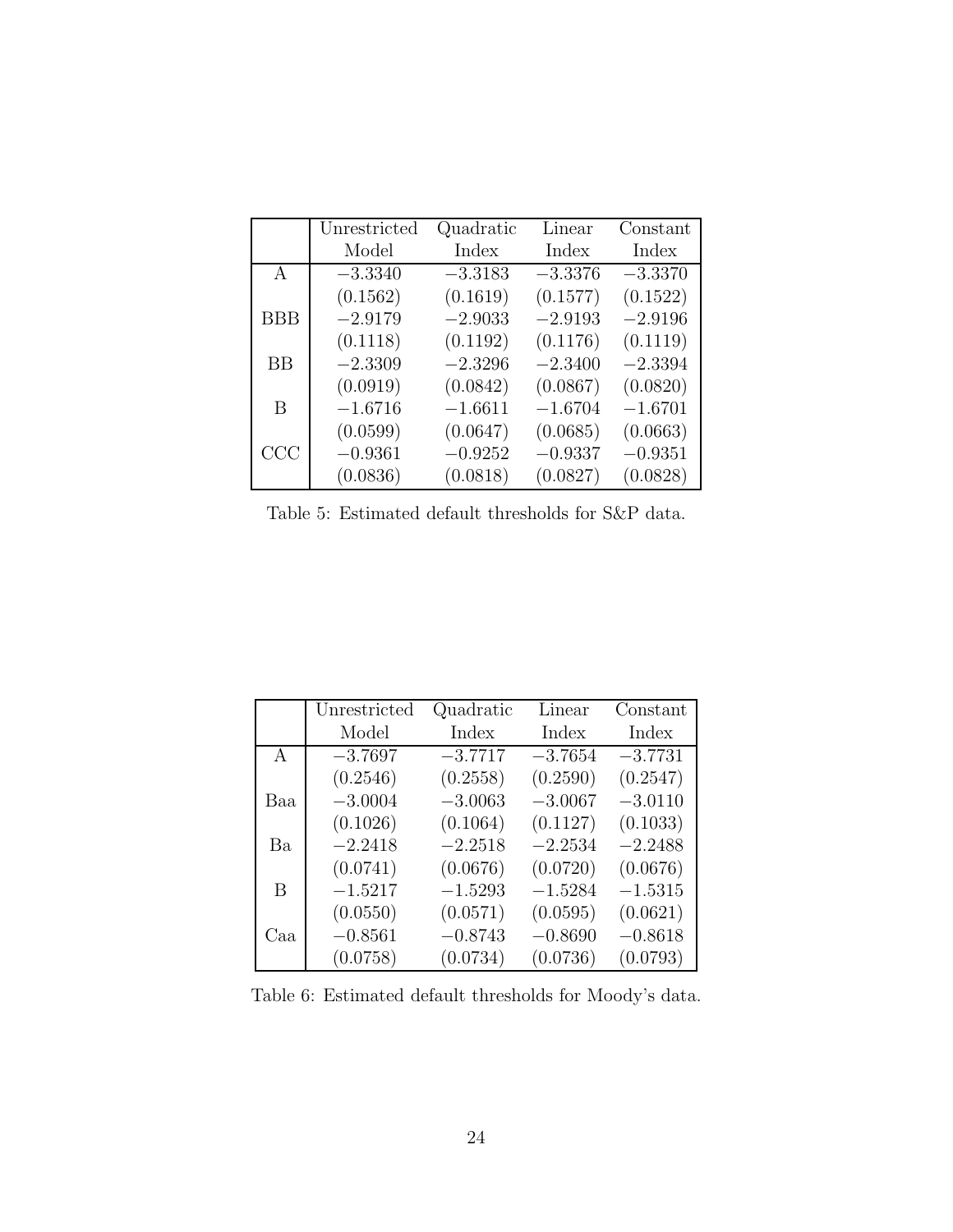|            | Unrestricted | Quadratic | Linear   | Constant |
|------------|--------------|-----------|----------|----------|
|            | Model        | Index     | Index    | Index    |
| A          | 0.2754       | 0.2956    | 0.2568   | 0.2375   |
|            | (0.1748)     | (0.1389)  | (0.0849) | (0.0449) |
| <b>BBB</b> | 0.2468       | 0.2729    | 0.2514   | 0.2375   |
|            | (0.1092)     | (0.0884)  | (0.0708) | (0.0449) |
| <b>BB</b>  | 0.2976       | 0.2500    | 0.2438   | 0.2375   |
|            | (0.0746)     | (0.0546)  | (0.0546) | (0.0449) |
| B          | 0.2223       | 0.2366    | 0.2349   | 0.2375   |
|            | (0.0478)     | (0.0472)  | (0.0466) | (0.0449) |
| CCC        | 0.2557       | 0.2395    | 0.2250   | 0.2375   |
|            | (0.0718)     | (0.0690)  | (0.0577) | (0.0449) |

Table 5(a): Estimated factor loadings for S&P data.

|              | Unrestricted | Quadratic | Linear   | Constant |
|--------------|--------------|-----------|----------|----------|
|              | Model        | Index     | Index    | Index    |
| $\mathsf{A}$ | 0.2347       | 0.3236    | 0.3680   | 0.2807   |
|              | (0.2878)     | (0.1936)  | (0.0861) | (0.0417) |
| Baa          | 0.2895       | 0.3230    | 0.3359   | 0.2807   |
|              | (0.0994)     | (0.0858)  | (0.0661) | (0.0417) |
| Ba           | 0.3338       | 0.3063    | 0.3020   | 0.2807   |
|              | (0.0533)     | (0.0455)  | (0.0477) | (0.0417) |
| B            | 0.2592       | 0.2738    | 0.2676   | 0.2807   |
|              | (0.0400)     | (0.0395)  | (0.0396) | (0.0417) |
| Caa          | 0.2507       | 0.2287    | 0.2347   | 0.2807   |
|              | (0.0623)     | (0.0588)  | (0.0499) | (0.0417) |

Table 5(b): Estimated factor loadings for Moody's data.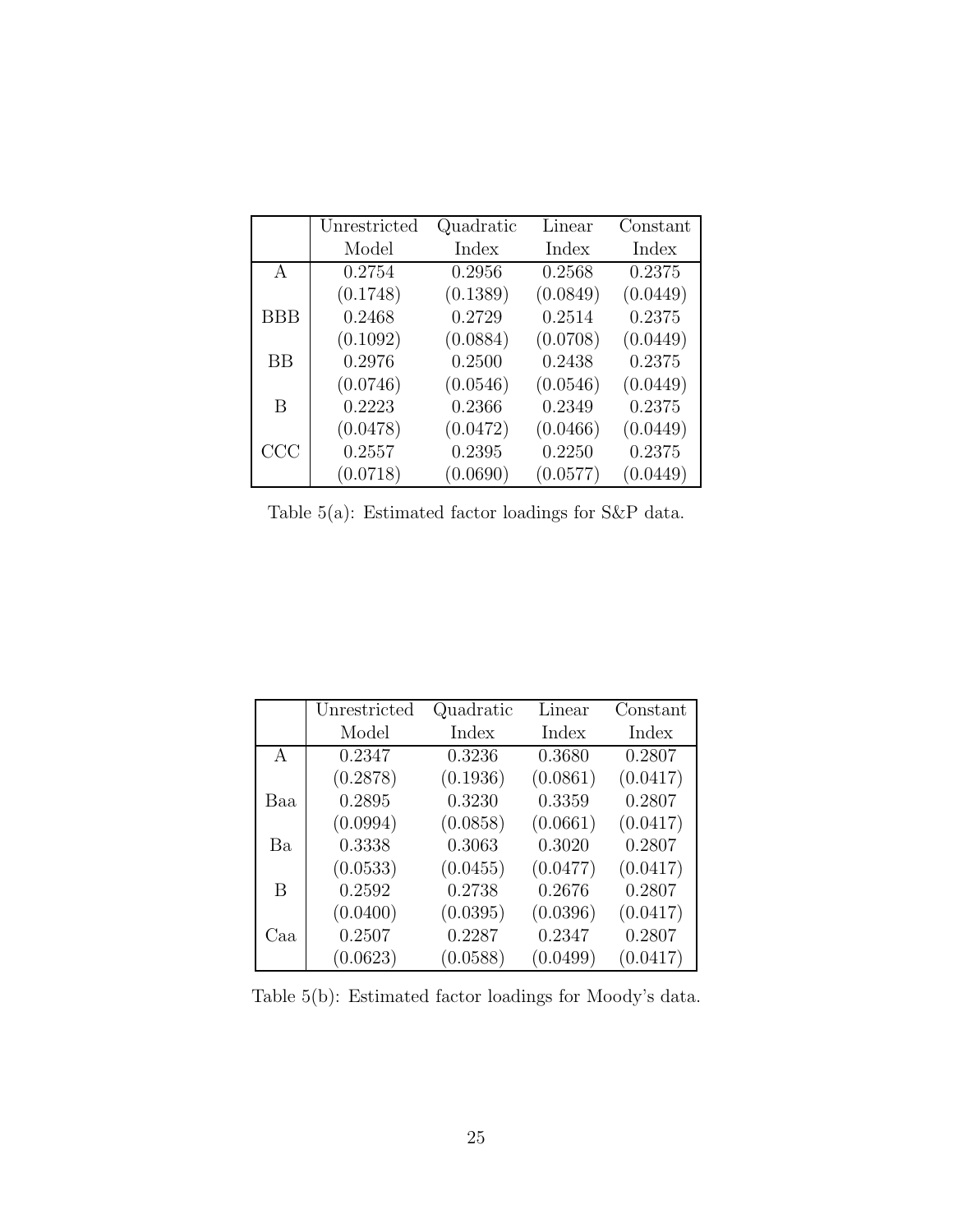|                                           | Quadratic | Linear    | Constant |
|-------------------------------------------|-----------|-----------|----------|
|                                           | Index     | Index     | Index    |
| Index Parameters                          |           |           |          |
| Constant Term $(\beta_0)$                 | 0.4488    | 0.3484    | 0.3815   |
|                                           | (0.3967)  | (0.1581)  | (0.0813) |
| Linear Term $(\beta_1)$                   | 0.0867    | $-0.0241$ |          |
|                                           | (0.4278)  | (0.0801)  |          |
| Quadratic Term $(\beta_2)$                | 0.0309    |           |          |
|                                           | (0.1137)  |           |          |
| Specification Test vs. Unrestricted Model |           |           |          |
| Likelihood-Ratio                          | 1.4316    | 1.4462    | 1.9132   |
| Restrictions                              | 2         | З         | 4        |
| P-value                                   | 0.4888    | 0.6847    | 0.7512   |

Table 6(a): Index model parameter estimates for S&P data.

|                                           | Quadratic | Linear    | Constant |
|-------------------------------------------|-----------|-----------|----------|
|                                           | Index     | Index     | Index    |
| Index Parameters                          |           |           |          |
| Constant Term $(\beta_0)$                 | 0.2261    | 0.3065    | 0.4718   |
|                                           | (0.3250)  | (0.1418)  | (0.0801) |
| Linear Term $(\beta_1)$                   | $-0.1960$ | $-0.0919$ |          |
|                                           | (0.3621)  | (0.0799)  |          |
| Quadratic Term $(\beta_2)$                | $-0.0287$ |           |          |
|                                           | (0.0976)  |           |          |
| Specification Test vs. Unrestricted Model |           |           |          |
| Likelihood-Ratio                          | 1.7460    | 1.8172    | 3.1205   |
| Restrictions                              | 2         | З         | 4        |
| P-value                                   | 0.4177    | 0.6112    | 0.5379   |

Table 6(b): Index model parameter estimates for Moody's data.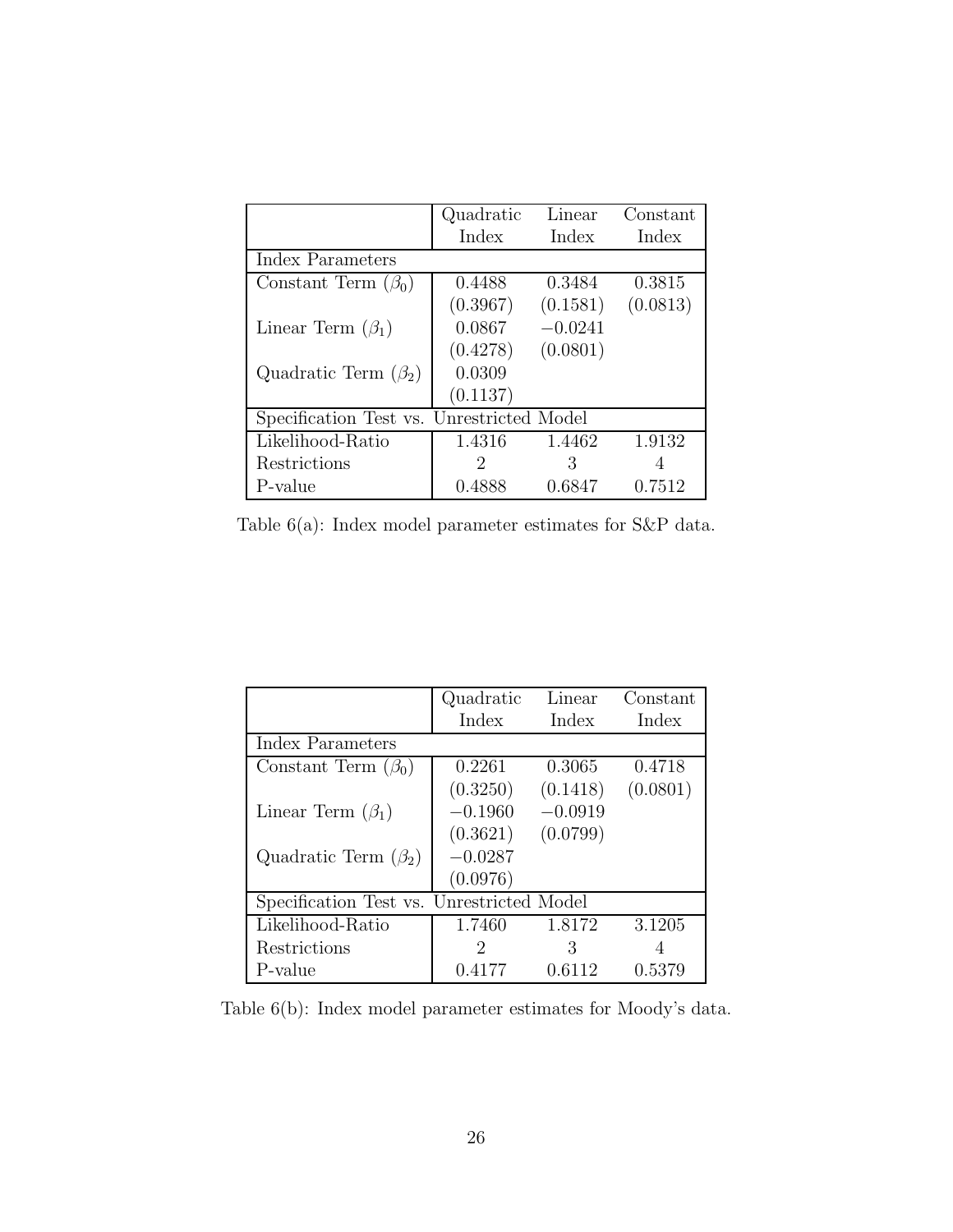# Appendix

#### **A Identification and Convergence Problems**

In the main Monte Carlo study four sets of 1,500 synthetic datasets were constructed with  $w$  set to 0.15, 0.30, 0.45, and 0.60. For some of these datasets, one or more of the estimators described in Section 3 failed to generate a full set of model parameters. The table below shows the fraction of simulations for which one or more parameters could not be estimated.

| $\overline{u}$ |                                                    | MM MLE1 MLE2 MLE3                                            |       |
|----------------|----------------------------------------------------|--------------------------------------------------------------|-------|
|                |                                                    | $0.15 \begin{array}{ l} 0.005 \end{array}$ 0.000 0.000 0.000 |       |
|                | $0.30\begin{array}{ l} 0.005\end{array}$ 0.003     | 0.003                                                        | 0.000 |
|                | $0.45 \begin{array}{ l} 0.007 & 0.038 \end{array}$ | 0.043                                                        | 0.007 |
|                | $0.60 \mid 0.061 \quad 0.281 \quad 0.311$          |                                                              | 0.121 |

For grades where the PD implied by  $\gamma_g$  is small, a simulated dataset may contain a very small number of defaults. This outcome is particularly likely when  $w$  is large. When fewer than two defaults are observed in a grade, the unrestricted model parameters are not identified. In essence, the data contain too little information to estimate separate default thresholds and factor loadings for each grade. Thus, MM and MLE1 cannot be used.

Even when model parameters are strictly identified by the data, the optimization algorithm used to obtain maximum likelihood estimators may fail to converge to a solution. Often such convergence problems arise when the matrix of second partial derivatives of the log-likelihood function (the Hessian matrix) is nearly singular. Work by Rothenberg (1971) shows that such singularity may result when model parameters are "nearly" unidentified. In general, highly correlated observations contain less information that is helpful in identifying model parameters than independent data. For this reason, it is perhaps not surprising that convergence problems are greater for higher values of  $w$ . Identification problems can be overcome by imposing parametric restrictions such as R3. This helps explain why MLE3 is more likely to converge to a solution than MLE1 or MLE2.